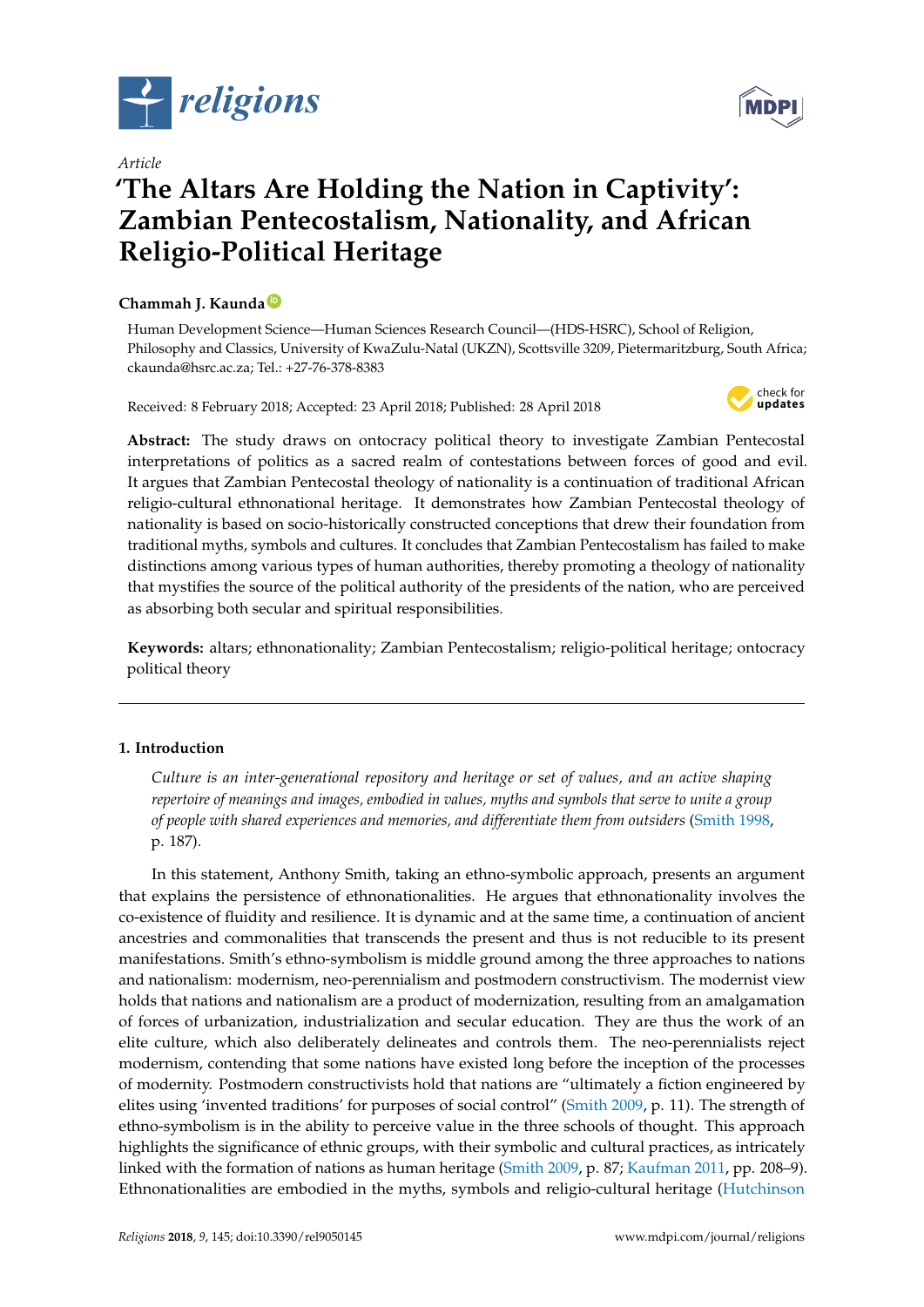[2001,](#page-14-0) p. 76). [Anderson](#page-14-1) [\(Anderson](#page-14-1) [2006/1983,](#page-14-1) pp. 5–6) asserts that the "nation" (not "state") is an "imagined political community—and imagined as inherently limited and sovereign." [Llywelyn](#page-15-1) [\(2010,](#page-15-1) p. 57) premises her argument on that of Anderson, advancing nationality as a reality that is both fictive and objective; imagined and invented; and "the experience of feeling national identity remains partly ineffable, extending beyond the reach of human language and analysis." [Llywelyn](#page-15-1) [\(2010,](#page-15-1) p. 281) underlines that "nationality is one of those [methods] by which human beings construe meaning and purpose for their lives." If this assertion is true, many so-called African nations are political states<sup>1</sup> housing multi-ethno-nations, each centered on traditional leadership in line with customary law and practices as the physical manifestation of a religio-cultural national heritage. In other words, nationality is contextual in nature, that is to say, it arises and is shaped by specific historical exigencies, experiences, cultural imaginations and social contexts. It also means that models of nationality vary from ethnic group to ethnic group.

The forgoing raises a question of the relationship between religion, ethnonationalism, and state as an area of important theological and social-scientific interest for scholars of global Pentecostalism. This study examines how this relationship has unfolded within Zambian Pentecostalism. It investigates how African Pentecostal movements adopt, embody, and transform ethnonational imaginations via the particular case of Zambian Pentecostalism. In seeking to respond to these questions, the article utilizes an ontocratic political theory to analyze Zambian Pentecostal theology of nationality as a specific religious phenomenon.

# **2. Theory and Method: The Challenge of Ontocracy**

The article is based on a wider project that sought to capture Zambian Pentecostal culture and identity that embodies its understanding of God's mission in the context of national politics [\(Kaunda](#page-15-2) [2017a\)](#page-15-2). The data was gathered from 350 Pentecostal ministers, leaders, and ordinary people through a qualitative multidirectional approach that included face-to-face interviews, group discussions, surveys, emails, and blogs in Lusaka and Ndola from March 2016 to October 2017 (see [Kaunda](#page-15-2) [2017a\)](#page-15-2).<sup>2</sup> The findings show that there are contestations within Pentecostal interpretations and engagements with nationality. On the one hand, there are some conservative Pentecostals, especially the elites who have rejected separation of the throne from the altar thereby promoting a political theology that uncritically integrates politics and religion in what Arend Theodoor [Van Leeuwen](#page-15-3) [\(1964,](#page-15-3) p. 165) classifies as "ontocracy." On the other hand, there are also voices of dissent arguing for a critical approach to politics by appreciating critical principles of a democratic society including advancing social justice and economic equality.

This article employs ontocracy theory to analyse Pentecostal theology of nationality [\(Bediako](#page-14-2) [1993,](#page-14-2) [1995\)](#page-14-3). It argues that the phenomenon of nationality has empirical implications because it is embedded within the faith communities' ongoing participation in religiously informed political contexts in Africa. Ontocracy as political theory seeks to understand how religious communities use a religious frame of reference based on their particular faith tradition to interpret and legitimate political spheres as extensions of divine rule. It argues that religious traditions have well formulated notions of nationalities which are based on their beliefs and practices that are used to promote social control through specific values, norms, and ethics. The challenge is that such religious approaches do not separate between the religion and political realms but rather perceive them as an integrated system. [Bediako](#page-14-4) [\(2004,](#page-14-4) p. 102) stresses that "by the close association of religious (sacred) authority and political power in the person of the traditional ruler, African traditional societies [are] 'ontocracies', sacralizing authority and power with the effectual integration of altar and throne" as demonstrated in the next

<sup>1</sup> In this article, the State is defined as legal and political entity with a territorial sovereignty, which is conferred on the people living inside the borders in order to regulate their movements [\(Gallaher et al.](#page-14-5) [2009\)](#page-14-5).

<sup>2</sup> Following accepted social scientific and humanities practice, pseudonyms have been used for all participants represented in this manuscript.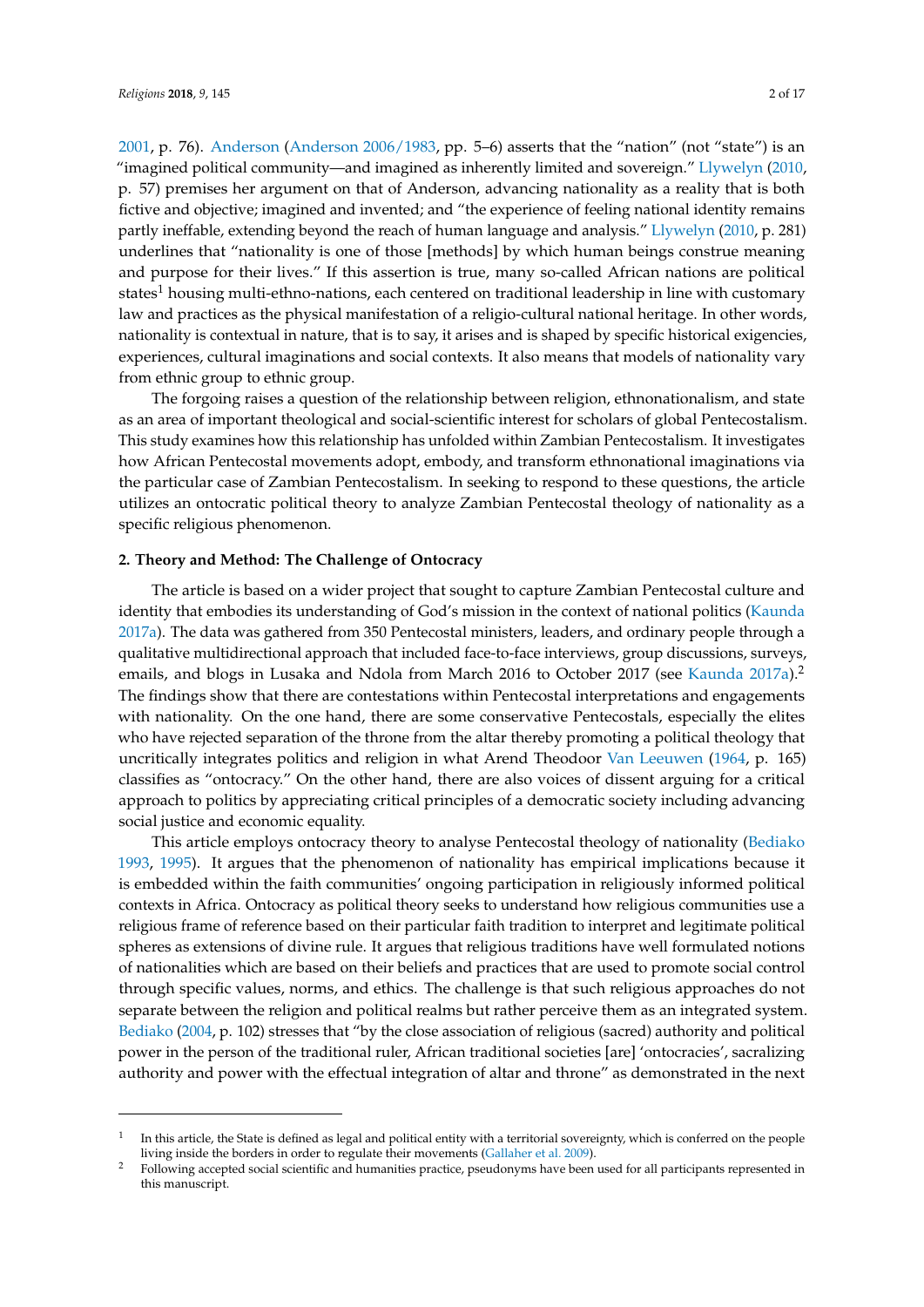section. [Walls](#page-16-2) [\(1976,](#page-16-2) p. 187) believes that "Africa has avoided Christian ontocracies." He wrote, "Most African states that were ontocratic before the arrival of Christianity and Western Europe influences; and, however when one assesses the impact of Christianity on African society, it can be argued that Christianity often provided a new worldview just when traditional worldviews were breaking down" [\(Walls](#page-16-2) [1976,](#page-16-2) p. 187). Perhaps, this observation makes sense within mainline Protestant and Roman Catholic churches in Africa. As highlighted below, most of the Pentecostal churches seem to have not adequately navigated ontocracies, but rather have evolved new ontocracies. These ontocracies have been developed through uncritical synthesis of Western informed Christian faith and African religio-cultural national heritage.

Since nationality is an aspect of politics, scholars suggest empirical theology as a methodological approach. [Jongeneel](#page-15-4) [\(1995\)](#page-15-4) and [Faix](#page-14-6) [\(2007\)](#page-14-6) affirm that empirical research is a methodological foundation for desacralisation thinking as well. This approach focuses on how Pentecostalism interprets the phenomenon of nationality rather than on the views of specific congregations [\(Osmer](#page-15-5) [2008\)](#page-15-5). This means, if theology is critical reflection on religious praxis of the church and is contextual in character, and if historical and cultural context is a factor in experiencing and articulating the Christian faith, then, to understand the religious foundation of Zambian Pentecostal notions of nationality, we have to turn to the religio-cultural heritage that formed their notions of nationality. African religio-cultural heritage can reveal clues to help us understand the cultural psychology that is at work within Zambian Pentecostal theology of nationality.

#### **3. African Concept of Nationality**

I have classified the traditional notion of community as an ethnonational entity. This is in keeping with the matrilineal imagination of the Bemba-speaking people of Zambia, who regard themselves as belonging to Chitimukulu's (The Big Tree/the title of the paramount king) kingdom (Bembaland). In contemporary Zambia, Bemba people are scattered across various provinces, but are mainly from the Northern, Muchinga and Luapula provinces. The Bemba notion of *icalo* (singular—nation) relates to understandings of nationality, nation, nationhood, national identity, nationalism, ethnicity and ethnic identity. Icalo is a geopolitical-spiritual unit with fixed borders, and the name dates from antiquity [\(Richards](#page-16-3) [1940,](#page-16-3) p. 91). In the local language, icalo is differentiated from *umushi* (community). Icalo is comprised of *ifyalo* (plural) or self-sustaining geopolitical-spiritual units, which are a replication of the icalo. *Ifyalo* are decentralized governments, each governed by an *infumu* (king). This form of governance could be described as an "implicit monarchy"—a kingdom in which other kings and kingdoms exist. These fractional kings and kingdoms derive their powers from both their localized ancestors and the paramount King. These diffused kings are almost an end in themselves, within their specific geopolitical-spiritual contexts. The paramount King has his own icalo, called Lubemba, in addition to being the overall King of the Bemba nation [\(Meebelo](#page-15-6) [1971\)](#page-15-6). Ifyalo are comprised of *imishi* (communities) under the governance of *mwine mushi* (a steward of the community). *Ifyalo* are unionized in Chitimukulu, who sits on the original *infuba* (shrine or altar) of the first ancestors who established icalo. Infuba is the ultimate spiritual power of the king. Icalo, ifyalo and imishi are all centered around the sacred relic shrines (*babenye*)—hereditary relics of the past kings, their stools, spears, specific body parts (teeth, eyes, tongue, private parts, and nails) which are removed after their death and preserved at the *ing'anda ya babenye* (the house of relics/altar). As the Bemba people would say, *infuba elubemba lwine* (the altar is really the Bemba nation). The altar gives the Bemba people what could be classified as a national spiritual sovereignty. The nation is not neutral. It is spiritual in character and protected not so much by the natural as the spiritual realm.

Hence, the *Ukusefya pa Ng'wena* (celebrating on the crocodile) annual ceremony is the most sacred of Bemba ceremonies, in which Chitimukulu plays a dominant spiritual role. Not merely a celebration of the formation of the Bemba people and their nation, it is a period of renewal of the ancient covenant with the ancestors, including acts of sacrifice at *kunfuba* (sacred places) both within and outside the palace. These ceremonies are shrouded in secret rituals of consecration, purification and *ukushilika*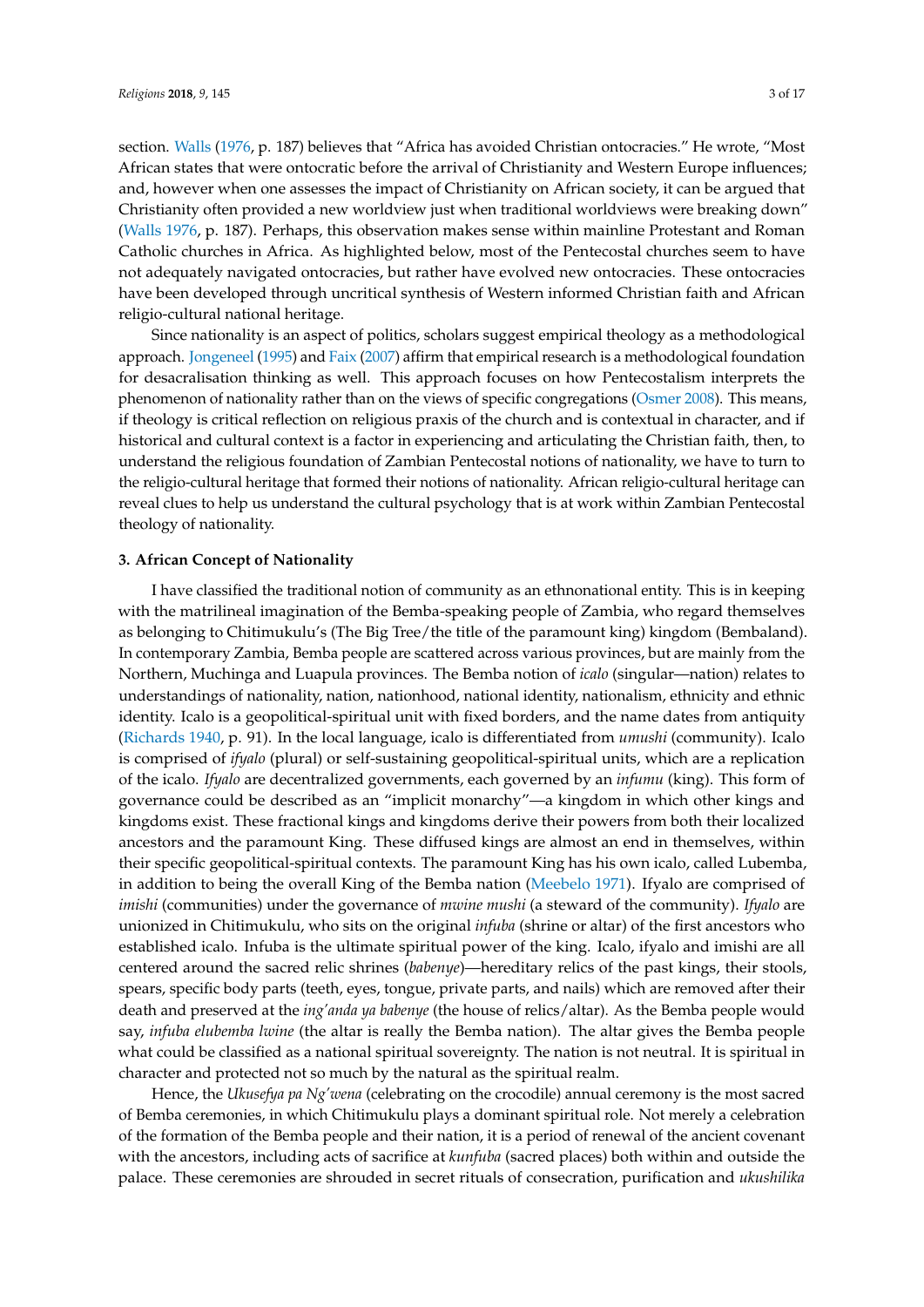*icalo ne nfumu* (fortification of the nation and the king). The prosperity and wellbeing of the nation and its people lie not in their abilities or hard work, but as it were in the mystical spheres of life. If the ancestors are not pleased, the people's abilities and hard work might yield nothing. Ukusefya pa Ng'wena is viewed as restoring eco-relational balance, a symbolic way to advance towards the fullness of life for icalo. Thus, Ukusefya pa Ng'wena is also a ritual of repentance for the wrongs committed on the land over the previous year, and a quest to repair the breach in various segments of eco-relationality—between humanity and God (including, ancestors); humanity and environment; humanity and humanity.

The altar is significant in the Bemba worldview, with each ethnonation, each community, and each household (inhabited by a legitimately married couple) having its own altar. These altars could be regarded as diffused, because they are all subject to the ultimate altar of Chitimukulu—the ultimate source of life for the entire ethnonation. The altar is a court of law, and the seat of spiritual powers, political administration, policy formulation, and so on. It is the unionizing space of the whole community. It is at the altar where grievances between the king and the people, and among the people themselves, are all brought for the ancestors to arbitrate [\(Wilson](#page-16-4) [1959,](#page-16-4) p. 12). National calamities and all forms of misfortune are brought before the altar, which is the soul of the kingdom. It is the breath and life force of the whole nation. They believe that if anything goes wrong with the altar, the whole nation suffers.

The king cannot function without the altar. The two are essentially intertwined. The king is an embodiment of the ancestors, whose presence is symbolized by the altar. The act of sitting on the ancestral stool ("seat of power") brings the king into a mystical union with the ancestors [\(Geurts](#page-14-7) [2002\)](#page-14-7). It unites him/her with the ancestors in a mysterious way; such that the source of power of the ancestors is in his/her own body and personality, which he/she passes on to the people, their herds and fields, and the whole territory [\(Wilson](#page-16-5) [1971;](#page-16-5) [Oberg](#page-15-7) [1940\)](#page-15-7). [Olupona](#page-15-8) [\(2014,](#page-15-8) p. 38) observes, "Kings are said to possess mystical, life-sustaining powers, with their own well-being intimately entwined with the well-being of their people, lands, and institutions." Olupona adds, "For this reason, African kings are often the subject of extremely strict taboos that address how their person can be treated, predicated on indexical relationship between the body of the king and the body of the kingdom." The welfare and prosperity of the body of the kingdom are intricately locked to the life-giving functioning of the body of the king. The king is a direct link to a spiritual source of life through the ancestors, and any calamities and natural disasters are mostly linked to his failure to please them. The people believe that the authority and power of the ancestors is embodied in the king, who acts as the unionization of religion and political power in his body and personality. The king is not like any other person; by his person and being, he is the kingdom in a mystical sense. As [Mbiti](#page-15-9) [\(1969,](#page-15-9) p. 178) argues, rulers

. . . are not simply political heads: they are the mystical and religious heads, the divine symbol of their people's health and welfare. The individual as such may not have outstanding talents or abilities, but their office is the link between human rule and spiritual government. They are therefore divine or sacral rulers, the shadow or reflection of God's rule in the universe. People regard them as God's earthly viceroys.

### [Fortes and Evans-Pritchard](#page-14-8) [\(1940,](#page-14-8) p. 16) note,

An African ruler is not to his people merely a person who can enforce his will on them. He is the axis of their political relations, the symbol of their unity and exclusiveness, and embodiment of their essential values. He is more than a secular ruler . . . his credentials are mystical and are derived from antiquity. Where there is no chief, the balanced segments which compose the political structure are vouched for by tradition and myth and their interrelations are guided by values expressed in mystical symbols.

[Fortes and Evans-Pritchard](#page-14-8) [\(1940,](#page-14-8) p. 18) further argue, "the social system is, as it were, removed to a mystical plane, where it figures as a system of sacred values beyond criticism and revision." While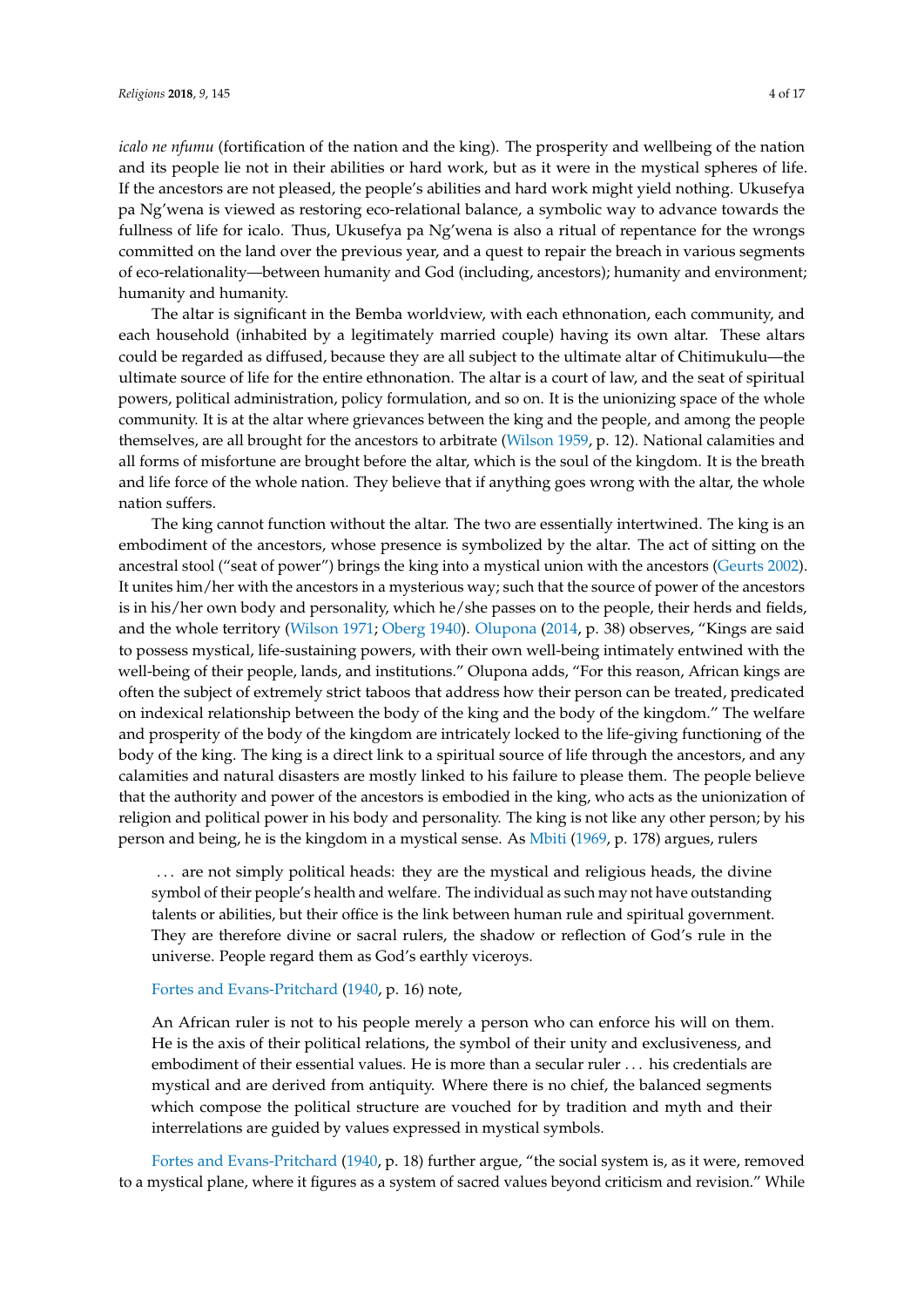it is true that traditional authority was "removed to a mystical plane," however, the system was not "beyond criticism and revision" as demonstrated in the next paragraph. Indeed, people could not criticize or revise the mystical powers of the ancestors, as embodied in the king. For in the person and body of king, the altar and the throne are mystically integrated. The king functioned as priest-prophet at the altar of the ancestors. He performed religious ceremonies and divination on behalf of the nation [\(Olupona](#page-15-8) [2014;](#page-15-8) [Gluckman](#page-14-9) [1940\)](#page-14-9). In this regard, [Willoughby](#page-16-6) [\(1928,](#page-16-6) p. 214) observes that such rites "were designed as a ritual of intercession with spirits of the old chiefs, the tutelary gods of their tribes. Hence, the surviving successor of any given line of chiefs, who was born to share their divine prestige, is the only possible officiant."

Yet, the myths that surround the origin and person of the rulers (such as taboos, superstitions, and prohibitions) suggest that Africans understand that "much danger is attributed to the exercise of power" [\(Mathuray](#page-15-10) [2009,](#page-15-10) p. 68). As [Mathuray](#page-15-10) [\(2009,](#page-15-10) p. 68) argues, it is "both a symbolic way of preventing abuse of power and a reflection of the humanistic bias of the religious order." The king's exercise of power is constrained with ancestral checks and balances within the religious moral system. In Bemba religious systems of thought, morality originates and flows from *Lesa* (God, the ground of all beings and moral order) through the ancestors into the community and ecological order. "God is the initiator of the people's way of life, its tradition" [\(Magesa](#page-15-11) [1997,](#page-15-11) p. 35). The ancestors are custodians of morality, the reason for its establishment and its ultimate purpose. Thus, as [Fortes and Evans-Pritchard](#page-14-8) [\(1940,](#page-14-8) p. 19) argue, the ritual functions of rulers are not merely a means to sanction political authority, but rather "serve, also, as a sanction against the abuse of political power and as a means of constraining political functionaries to perform their administrative obligations as well as their religious duties, lest the common good suffer injury."

#### **4. Pentecostal Ontocracies: The Material Legacies of African Religio-Political Past**

How does the foregoing discussion relate to Zambian Pentecostal theology of nationality? It is important to highlight that African religions are not only religious imaginations but also worldviews. Harvey [Sindima](#page-16-7) [\(1989,](#page-16-7) p. 537) defines the African worldview by stating, "The way people construe their world informs their self-understanding, relation to others, nature and God. In other words, a model of living arises out of a particular cosmological framework. The framework shapes the mind or informs knowledge and understanding." As a way of life, the African religio-cultural worldviews lay the foundation for a collective African consciousness that continues (albeit in a modified form) to shape the understandings, interpretations and conceptions of reality. Thus, the worldview is "a construct about the makeup of life as it struggles with the questions of reality, truth, ethics and history. It is a construct that provides a point of departure, a sense of direction, a locus of destination, and a strategy of unity for human thought, life and action" [\(Fowler](#page-14-10) [2009,](#page-14-10) p. 8). In contemporary African Christianity, the African religious imaginations function in the interstices between continuity and discontinuity with the notion of the spiritual and the physical reality as many scholars have observed [\(Maxwell](#page-15-12) [1999,](#page-15-12) [2002,](#page-15-13) [2006;](#page-15-14) [Meyer](#page-15-15) [1999;](#page-15-15) [Gifford](#page-14-11) [1998,](#page-14-11) [2004,](#page-14-12) [2009;](#page-14-13) [Gordon](#page-14-14) [2012\)](#page-14-14). We may describe the African religio-cultural worldviews as "the central control box" of cultures, as [Kraft](#page-15-16) [\(2005,](#page-15-16) p. 44) argues, "a basic model of reality" that generates and determines the value systems of African people. This implies that many Africans are a product of African religio-cultures. While many have converted to new religious traditions, their worldviews remain unconverted [\(Mbiti](#page-15-17) [1993\)](#page-15-17). In other words, the key elements of a traditional African spirituality and worldviews are traceable in most African Christian imaginations [\(Dickson](#page-14-15) [1975;](#page-14-15) [Kibicho](#page-15-18) [1978;](#page-15-18) [Bediako](#page-14-4) [2004\)](#page-14-4).

Several other scholars have noted how African religio-cultural systems remain salient and resilient in shaping morality and politics in the modern public spaces [\(Kalu](#page-15-19) [2008;](#page-15-19) [Oduyoye](#page-15-20) [1993;](#page-15-20) [Dickson](#page-14-16) [1965;](#page-14-16) [Asamoah-Gyadu](#page-14-17) [2005;](#page-14-17) [Clark](#page-14-18) [2011\)](#page-14-18). It must, however, be acknowledged that the notions of African religio-cultural worldviews cannot easily be assigned to the entire Pentecostal movement. Rather, it is possible to identify general characteristics that influence and shape Pentecostal political theological perspectives [\(Taylor](#page-16-8) [2006\)](#page-16-8). One of the key motivations for the political engagement of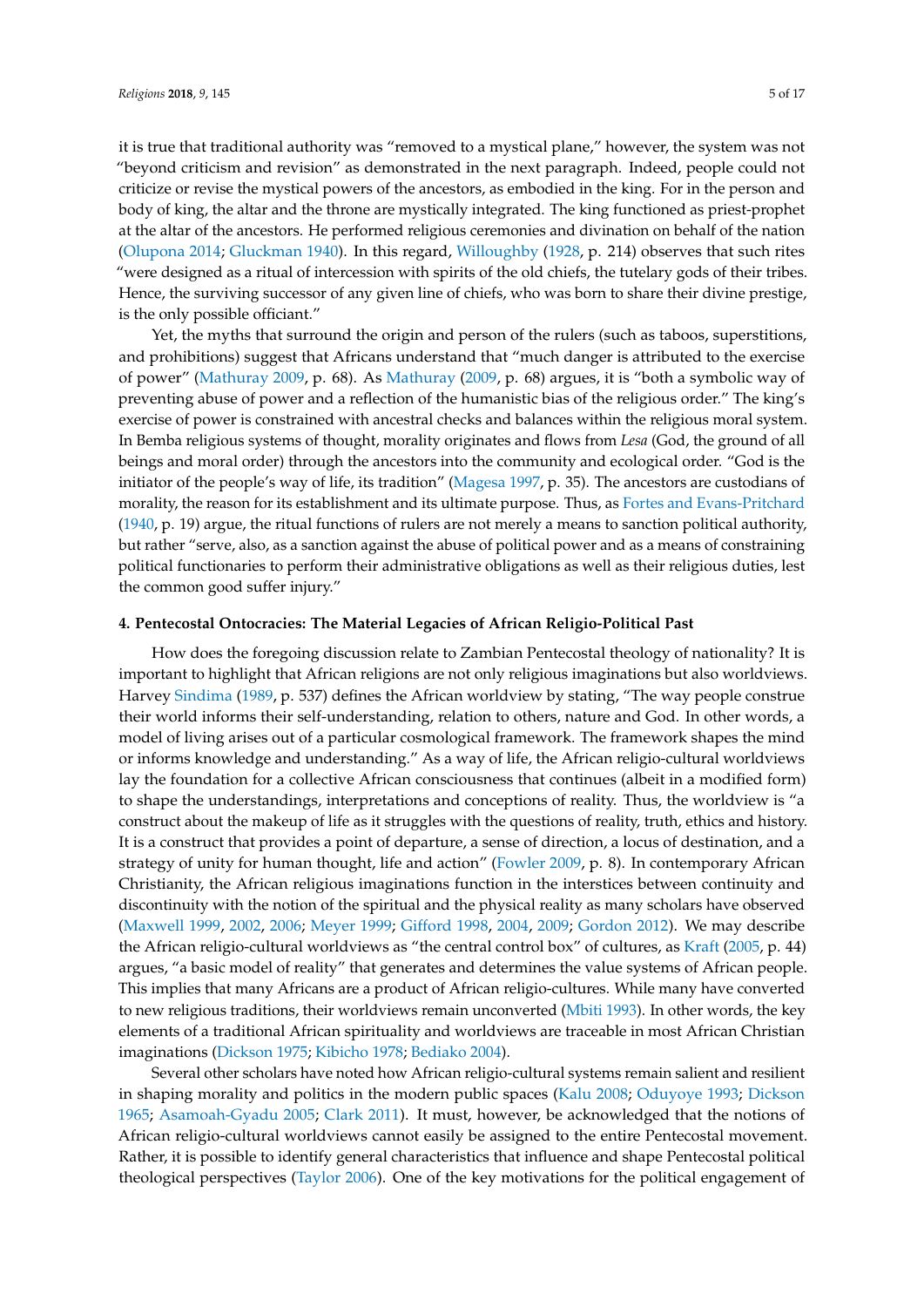Zambian Pentecostals is grounded in their theology of nationality, which appears to have an affinity with traditional African notions of nationality (as discussed above).

# **5. Zambian Pentecostal Theology of Nationalism: Findings and Discussions**

In what follows, I discuss the findings, giving attention to the critical contours of the Zambian Pentecostal theology of nationality.

#### *5.1. Integration of the Sacred and the Secular*

The findings of the interviews show that Zambian Pentecostals conceive nations not as neutral geopolitical spaces, but rather as having spiritual destinies, which evil forces seek to distort. In an interview with Rev. Mushala (3 July 2016), a Pentecostal theologian and lawyer, argues,

Zambian Pentecostal worldview is heavily predicated on indigenous worldviews that do not create a distinction between the sacred and the secular or between faith and politics. In much of [the] Zambian traditional worldview, God lives in the state and the state exists for God or gods. The advent of Christianity did not change this predisposition among [Zambians].

Mushala highlights that nationality is a sacred social construction that emerges in the way religious people construe their place in the world in relation to themselves, others, nature, and God. For him, the Zambian Pentecostal theology of nationality is not a reaction to traditional African religious nationality, but rather an organic inculturation of this worldview. Pentecostals see the old systems as divisive, obsolete, and, at worst, as "demonic altars" which need to find new interpretations that could help transcend any single ethnonational community, to synchronize with the One Ultimate Altar erected to Jesus at the Zambian national level. They argue that to enthrone Jesus as King of Kings at the national altar is critical, because "many of our cities and nations are under the control of the evil one. Almost all geographical areas have principalities in charge" [\(Bunda](#page-14-19) [2006,](#page-14-19) p. XIII). Apostle Bwinga (9 April 2016) agrees, "nations are ruled by principalities, these are the ones using the president, to declare the nation what it is." Satan, the prince of darkness, has set up a rule over the various nations, cities, ethnic groups, families and individuals under the governance of demons, principalities and powers. The Zambian Pentecostal form of sacralization of political realms has an affinity with traditional African worldview as explained above. This becomes even clearer in the way they interpret the State House as seat of spiritual power.

#### *5.2. State House—Seat of Authority—National Altar*

The symbol of national political power, in the Pentecostal imagination, is State House. State House is defined much in the same way as the traditional African ancestral stool or *infuba* (shrine, gate, altar or foundation) is defined in African religio-political thought, as a symbol of heritage and authority—a "seat of power/Authority" [\(Nwaka](#page-15-21) [2007,](#page-15-21) p. 74; see also [Geurts](#page-14-7) [2002,](#page-14-7) p. 87). According to Zambian Pentecostals, the State House is "a national gate" between the spiritual and physical realm [\(Nwaka](#page-15-22) [2010,](#page-15-22) pp. 7–8). State House is interpreted symbolically as a source of all political and spiritual power that controls the national resources, prosperity and wellbeing. As [Kachikoti](#page-15-23) [\(2015c,](#page-15-23) p. 6) explains, "Altars lay foundations, which decide the nature and strength of every building. Demonic commitments destroy foundations, and once that happens, even the righteous can do nothing." [Kachikoti](#page-15-23) [\(2015c,](#page-15-23) p. 6) stresses, "Zambia has a rich biblical heritage with difficult tribal (sic) foundations, both of which are decisive factors in our frequent progress with frequent retrogression." He believes the explanation for "[t]he unbelievable levels of poverty in the midst of plenteous natural resources arise from demonic foundations laid at our national, ethnic, family and personal beginnings." As an altar, the State House "commands a great authority and influence over every sphere of life" [\(Nwaka](#page-15-21) [2007,](#page-15-21) p. 10). The altar is the foundation of everything that could be advanced in the nation. It takes an altar to lay the foundation for anything. Apostle Alunda (6 April 2016) explains that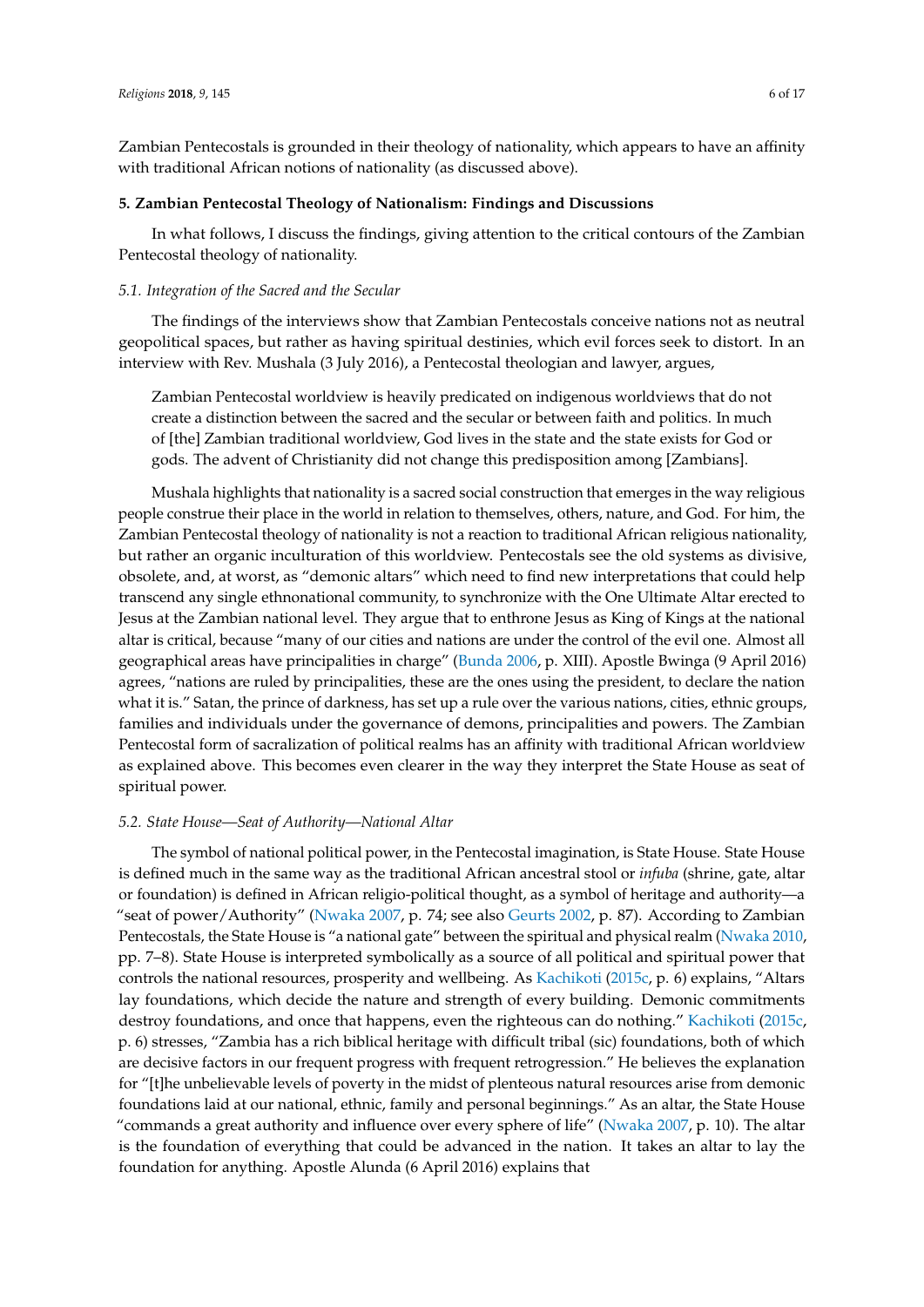at the national level, the altar is different, because every church . . . is an altar, raised to the living God. Every church that calls the name of the Lord in truth and in spirit; it's an altar to God and prayer is part of an offering that we give to God . . . Now this altar which is been erected unto God the father is national . . . this altar speaks for the nation of Zambia. It will speak against poverty, it will speak against disunity, it will speak against occultism, it will demolish the demonic altars that [were] raised by our founding fathers in this nation. When that is erected [it] is a greater altar, because God's altar, who can raise a fist against God and win? No one, so [...] demonic altars are scared of it. Those who understand spiritual things in the demonic world and . . . in the spiritual sense they know it, they know that the national one is going to smash [ . . . ] [the] kingdom of darkness.

The altar is the source of national spiritual power, from which the president draws power and authority for political governance. [Nwaka](#page-15-21) [\(2007,](#page-15-21) p. 73) argues that "every throne, whether in the kingdom of God or from the kingdom of darkness . . . operate[s] with an altar. The altar is one of the foundational components that make up the throne of rulership." You cannot separate the throne from the altar. The Zambian Pentecostal ontocratic tendencies that have resulted from uncritical inculturation of African religio-political worldviews points to an important area that needs further study in both social science and religious studies. It remains unclear whether this process is unrecognized or as merely occurred in an uncritical, unexamined way.

Zambian Pentecostals argue that the president of the nation can never become powerful without the altar. They believe that the altar gives power to the institution of presidency. Pastor Sunday [Sinyangwe](#page-16-9) [\(2017\)](#page-16-9), of Shalom Embassy Ministries International affirms: "You want to sit on the throne called State House . . . you can't sit on that throne, you can't rule on that throne if you are not connected to the righteous God. Otherwise, the seat will reject you. The seat will say 'no to you'." During the tenure of President Kenneth Kaunda, the first President of the Republic of Zambia, it is argued that the State House drew power from the prince of humanism. There is no nation that is spiritually neutral—every nation bows to something. This also means that the spiritual power to which State House is dedicated determines the nation's character [\(Kachikoti](#page-15-23) [2015c,](#page-15-23) p. 6). The theology of State House plays a significant role in the Zambian Pentecostal theology of nations, because Pentecostals believe it gives character to the nation. As already demonstrated above, there is a clear connection between the State House and the traditional ancestral stool, as both are perceived to have both religious and political dimensions. In other words, both signify the soul of the nations. As [Kachikoti](#page-15-24) [\(2015a\)](#page-15-24) argues: "Nations too have a soul and a conscience." This argument is expressed succinctly in Sri Aurobindo's spiritual psychology. [Aurobindo](#page-14-20) [\(1997,](#page-14-20) p. 97) argues,

The nation or society, like the individual, has a body, an organic life, a moral and aesthetic temperament, a developing mind and a soul, behind all these signs and powers for the sake of which they exist. One may say that, like the individual, it essentially is a soul rather than has one.

The process of consecrating State House after Chiluba won the presidential elections in 1991 was meant to consecrate the national altar from the demonic forces to which President Kaunda, had dedicated the altar. One of the key aspects of the Pentecostal theology of nationality is a belief that the demonic altars established by ethnonational communities and by the modern founding fathers of the present Zambia have not been dealt with, and as such have been fighting against the national altar established to honor Jesus. Thus, when Kaunda prayed a prayer of release, many Pentecostals believed some key altars were dealt with in spirit. Kaunda (cited in [Kachikoti](#page-15-25) [2015b,](#page-15-25) p. 5) declared,

I Kenneth David Kaunda first President and founding father of the Republic of Zambia wish to express my heartfelt gratitude to God Almighty, the President and the people of Zambia for honouring me as the founding father of this Nation.

I hereby pronounce today a blessing of peace, prosperity and stability upon our Nation of Zambia, the Presidency and the people of Zambia.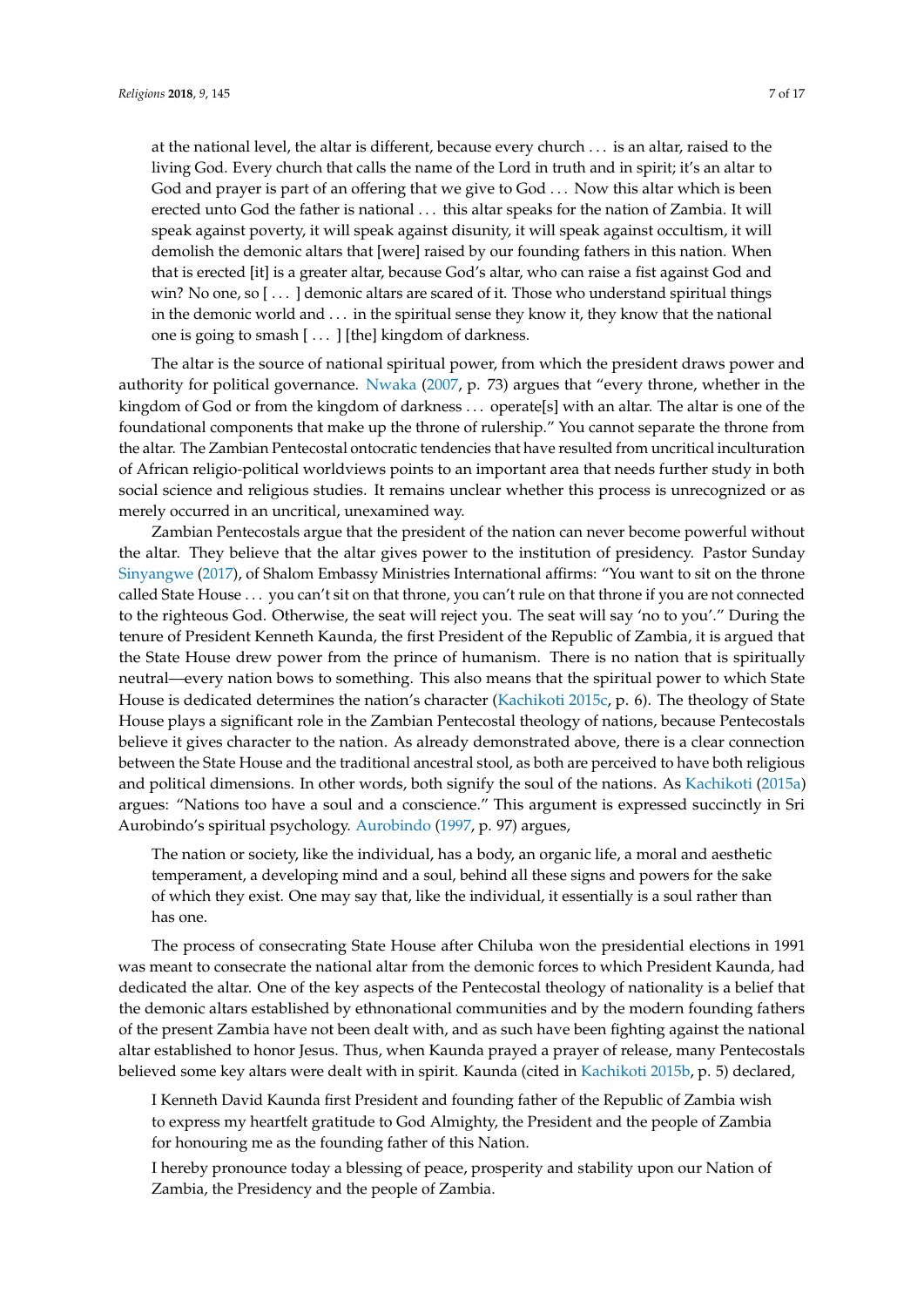I bless and therefore release the nation, its people and the Presidency from every negative force made against this nation. I submit the souls now living and posterity . . . and its Presidency to the salvation and Lordship of our Lord Jesus Christ and the Father.

I further declare that Zambia shall forever enjoy tranquility and shall remain a united and peaceful people under the motto: One Zambia, one nation.

The Lord bless Zambia, and keep Zambia.

God bless you all. I thank you.

This prayer is significant to Pentecostals as Kaunda was accused of opening national spiritual doors to the forces of darkness through his introduction of humanism and subsequent establishment of the David Universal Temple at the State House. The temple, named after Kaunda's father, David, taught Eastern mysticism (such as transcendental meditation, the heaven that is on earth, humanism, and reincarnation).<sup>3</sup> Thus, Kaunda's so-called "spiritual release [of] the nation" is perceived to have had positively address evil forces, which he had allowed to enter the nation. Most Pentecostals saw the prayer as a public acknowledgement and renunciation of the cultic covenant, which Kaunda was allegedly entered. These Pentecostals believe that through this cultic covenant he made with forces of darkness, Kaunda opened spiritual gates of the nation, thereby exposing the national altar to these demonic forces that manipulated the nation politically and economically. Thus, [Kachikoti](#page-15-25) [\(2015b,](#page-15-25) p. 6) rallied fellow Pentecostals to spiritual warfare. He demanded,

Thirty days after Kenneth Kaunda pronounced a spiritual 'release' upon the nation, [the] time is now for the soldiers of the Cross of Jesus Christ to seek out and practically uproot every altar that speaks and works evil towards the present and future of this country. If Zambia were not a Christian Nation, this discussion would be unnecessary. It is all about the powers that the first president spoke of when he 'released' Zambia from all 'negative forces' at State House on 25 May. Because of his privileged position as the founding father of the republic, he is well placed to be aware of key altars and shrines which are the source of 'negative forces,' that were set up at different locations for the purpose of securing the ruling UNIP [United Independence Party] then, and to fortify his rule. It is time for him to work with those children of the Living God who are divinely endowed and assigned to demolish any remaining major altars and shrines that have ultimately impounded the national and familial economies of the land. The children of God have since the Christian Nation Declaration in 1991 been praying and visiting territorial landmarks that are entry points for demonic influence, uprooting altars that hold power over tribes and families. After pronouncing his blessing on the nation, KK can expedite the completion of this process.

There is a general belief among some Zambian Pentecostals that in his quest for power, Kaunda had strayed from the Christian path and joined cultic religious traditions that became the foundation and source of his political authority. Lilanda (30 May 2016) underlines this:

Zambia actually started off very well in a Christian background, but over time, evil came in and evil altars were raised ... we have several evil altars in this country that were raised during that time and you see, you need to understand that power, when people are in power they are either with God or with the devil.

The argument is that political power is never neutral, and there is no vacuum in the spirit: politicians drawing their power either from God or from Satan [\(Nwaka](#page-15-22) [2010,](#page-15-22) p. 73). In her critique of the traditional African religious altar, Lilanda (30 May 2016) argues that:

<sup>&</sup>lt;sup>3</sup> Elsewhere, I have discussed on details Pentecostal view of Kaunda's humanism and its relationship to Pentecostal theology of nations [\(Kaunda](#page-15-26) [2017b\)](#page-15-26).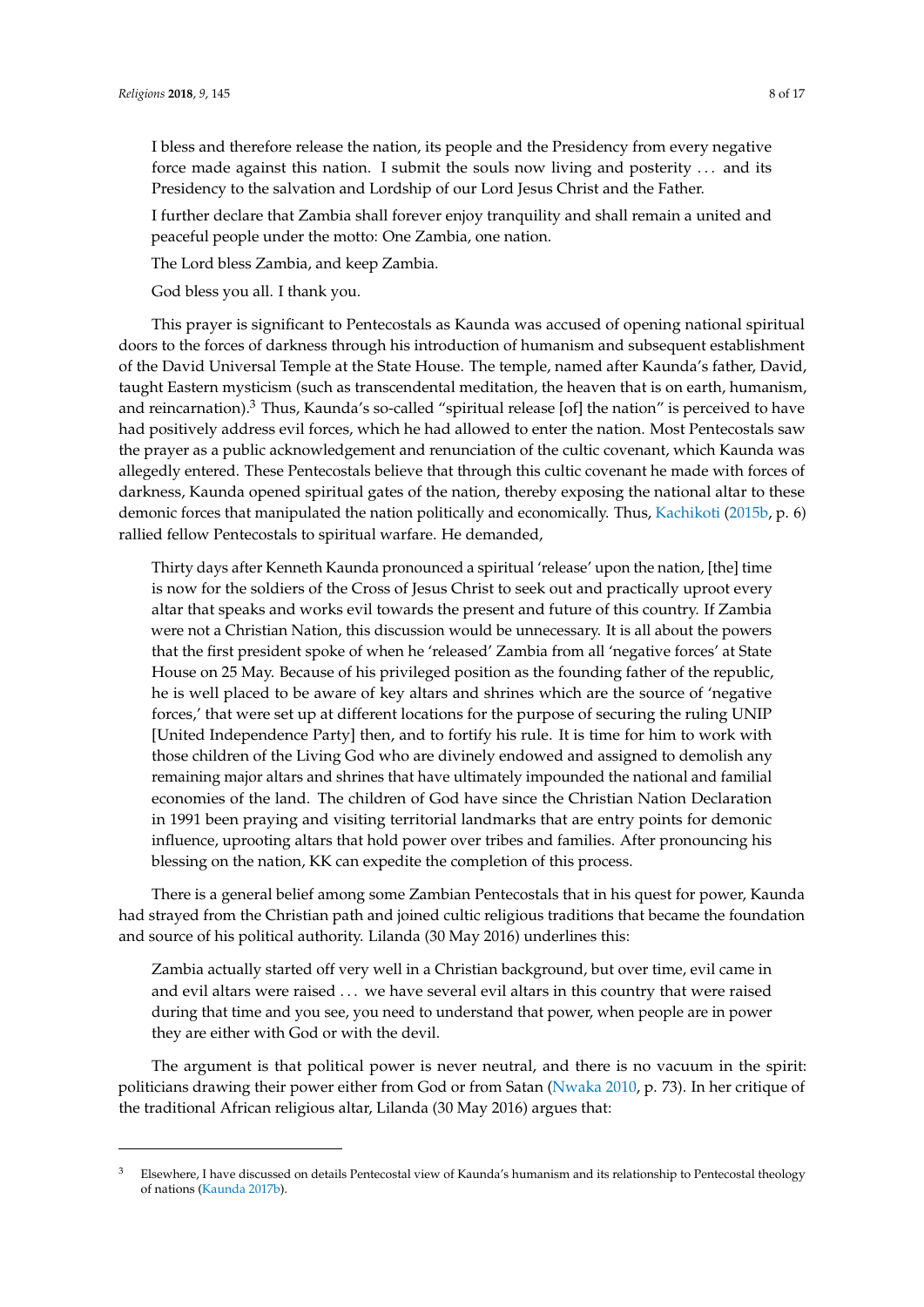you cannot discard your culture . . . that's what makes us, our culture is what makes us, what you just need to realize ... you see in the spiritual world we have what we call altars; you have godly altars and evil altars, it's a battle between altars. The traditional ceremonies, usually it's a time for them to sacrifice, it's a time for them to feed to their altars rather. Before all that happens that you see on TV, they have done things, not all of them, for most of them, for most of those ceremonies . . . they have to submit to one authority. So there are those of us who submit to the authority of God and those who submit to the authority of the devil, and they have their rituals the way we have our rituals in our churches, Holy Communion, we have tithe, they also have rituals. For us we have the one sacrifice, Jesus Christ, he died once his blood was shed, that's it. They still have to kill that is why you hear [about] ritual killings, they need blood, human blood for their power to continue, you understand. So those ceremony[ies], they used them for those things to get power to do whatever is it they need to do, to service their altars, because those altars they need to be serviced. So it's not as easy as it looks, on the top it might look like it's politics, this one I know, this one no . . . no it's very deep, it's very spiritual. You know to govern, to rule, you have to fight with principalities because they also don't want to let go.

It appears that Lilanda is accusing some African politicians of using human sacrifice to secure political positions. Some of these accusations are based on what is described as ritual murders in which the person is murdered as a human sacrifice to secure or consolidate political power from a specific supernatural deity. Pentecostalism perceive politics as an arena of supernatural activities. They believe that nations are ruled by supernatural forces, from which some politicians get their powers to win elections and stay in power (see also [Nwaka](#page-15-22) [2010,](#page-15-22) p. 73; [Bunda](#page-14-19) [2006,](#page-14-19) p. 13). The public visibility of Pentecostalism is also tied to the need to combat negative spiritual forces in the political life of modern Zambia in order for the nation to experience prosperity. For Rev. Mulimba (9 June 2016),

the core element in Pentecostal praying that has impacted the nation, has reached a spiritual warfare and when you are dealing with spiritual warfare you begin to engage traditional spiritual systems. And so it has [an] effect on all level[s] but in regards to the chief it has brought awareness to the nature of those ancestral spirits. To which they are ancestors their predecessor hold allegiance, it's a very fundamental thing, practically in every traditional chieftaincy you can't be a chief without going through a ritual that connects you to the old dead chief. Yeah, you can't and to break away from that one requires enlightenment and the true nature of those altars that have been raised. The next thing you need to do is to know, to have access to spiritual power that can counter those processes.

This reflects the traditional African beliefs that the altar is a source of spiritual power and that nations are spiritual in character. This means that Zambian Pentecostals' religio-political worldview affirms that traditional religions "revolve [ . . . ] around the quest for power—how to acquire and retain power for protection and prevention against forces of evil." Thus, Zambian Pentecostals believe that s/he who occupies this altar has the power to control the destiny of the nation. There is, therefore, a need for good people to have access to good power, which can be used to counteract the powers of evil forces [\(Mbiti](#page-15-27) [1975,](#page-15-27) pp. 42, 165). This view of State House has implications on Pentecostal theology of the President in modern political context.

## *5.3. The Presidency as Spiritual Institution*

Since Pentecostals argue for integration of the altar and the throne, it remains that the one who sits on the national throne unionizes within her or himself religion and politics. In essence, the individual ambiguously takes on the spiritual functions of a priest and prophet. Zambian Pentecostals rarely separate, even in thought, presidential office from religious functions. They believe traditional leaders and even the president cannot be powerful without the altars, as the path to the spiritual realm is through the altar. Many respondents argue that altars (whether demonic or good) are established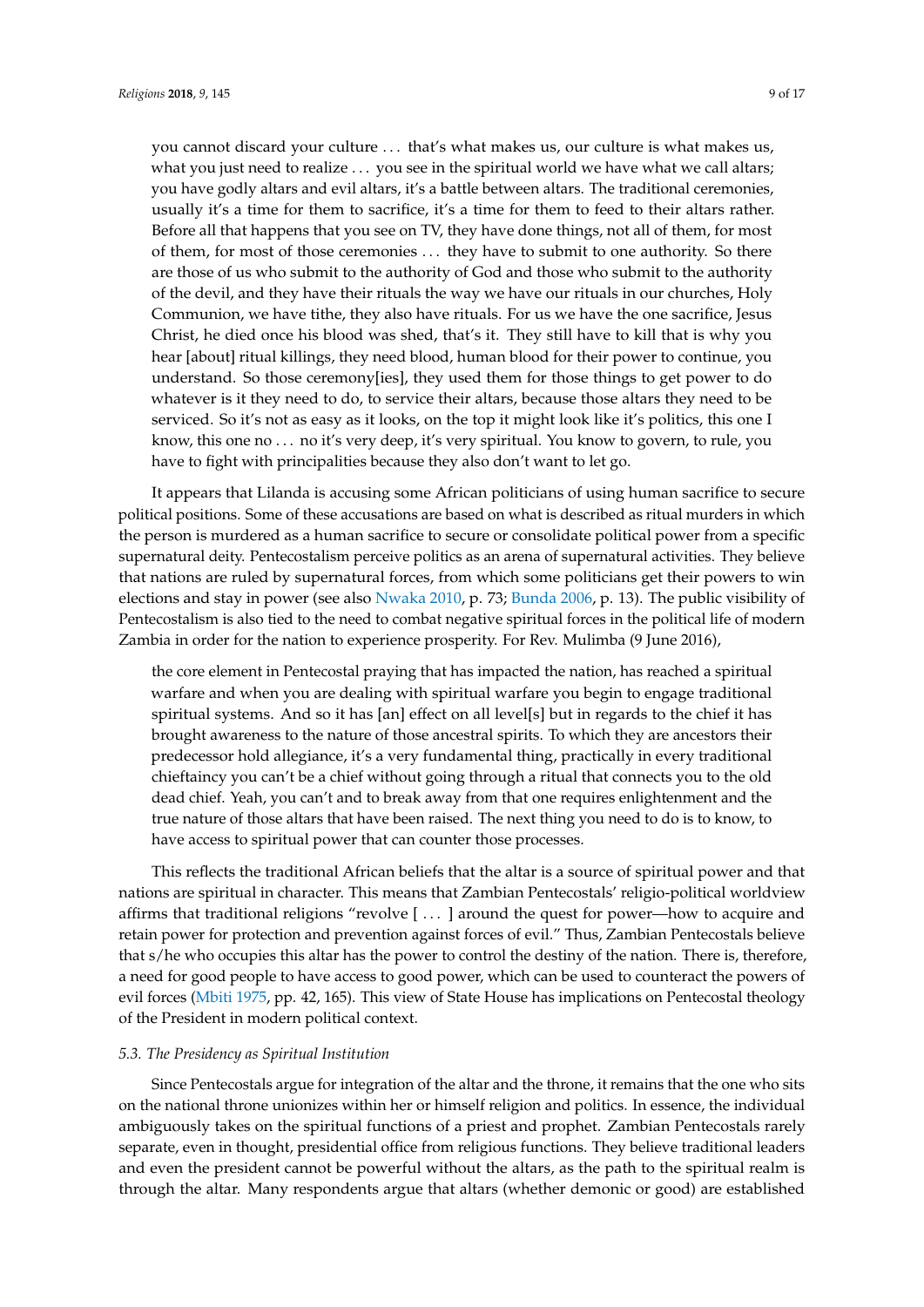and sustained by priests. The altar and the priesthood are indivisible. In the case of State House, the president, by virtue of assuming the presidency, is conceived as occupying a priest-kingly position, and is sometimes referred to as a prophet or man of God. For instance, Bible Gospel Church in Africa overseer, Bishop Peter Ndhlovu, distinguishes between the president and the presidency as an institution. He argues that the presidency as an institution deserves respect, even in the midst of disagreements with the one holding office at any given time. He emphasizes that "people must learn to respect the Presidency because the Presidency is an institution and if you don't respect that office, who will you respect?" (Cited in [Lusakatimes.com](#page-15-28) [2017\)](#page-15-28). Bishop Ndhlovu and many other Pentecostals regard the office of the president in terms of an African religio-political view as having being instituted by God. This argument affirms African religious imaginations (as argued above), which view the king as sitting on the seat of the ancestors. The president must be respected, and never spoken of badly or confronted. S/he must be rendered acts of reverence and loyalty because, in essence, s/he represents the rule of God. It does not matter whether s/he has the skills required for the job–his or her office is a representation of spiritual government. This approach to the presidency has a sacral dimension, as the president is perceived as the shadow or reflection of God's rule over the nation [\(Mbiti](#page-15-9) [1969,](#page-15-9) pp. 177–78).

For instance, Rev. Godfridah Sumaili [\(Sumaili](#page-16-10) [2016\)](#page-16-10), assistant pastor at Bread of Life International and minister of National Guidance and Religious Affairs (MNGRA), notes: "He [President Edgar Lungu] is a man of God, he hears God, he has been obedient to God to create the Ministry [MNGRA]." The president is not perceived as a mere human, but a spiritual and political head of the nation. The Pentecostals stress, "*[a]ll leadership is spiritual. Physical leadership is a representation of a spiritual authority* . . . [W]hen a leader comes to power, there is a spiritual authority to which he submits his position. It is from this authority that he will draw power to rule and make decisions. He must dedicate his throne to that spiritual power" [\(Nwaka](#page-15-21) [2007,](#page-15-21) p. 74, italics added for emphasis). [Nwaka](#page-15-21) [\(2007,](#page-15-21) p. 74, italics added for emphasis) stresses,

The Bible tells us that all authority is from God. The devil also tries to usurp this authority and give his own authority to men [sic] in order that they may rule. Therefore, it does not matter which spirit—whether God's or a spirit from the devil—men [sic] will rule because they receive power to do so, from a spiritual source . . . if he comes in by witchcraft, he will dedicate the throne to the evil spirit. If he comes in by any means but God, then that *seat of authority* is connected to [an] evil source from the kingdom of darkness.

[Nwaka](#page-15-21) [\(2007,](#page-15-21) p. 74) believes it is only by the same spiritual force that gave them power to rule, that politicians can sustain their position:

When people begin to [lose] control or need [some] interpretation of inexplicable occurrences in their lives or territories, they go back to the source of power and inquire from it. If it is an evil spirit then they are required to make sacrifices and promises of relinquishing their territory in a deeper way to the source of their power. If they enquire from the Lord, the Holy Spirit will give them guidance.

The argument from Nwaka suggests that the president's office is not a combination of separate offices, but rather a single office, "and its various duties and activities, and its rights, prerogatives, and privileges, make up a single unified whole" [\(Radcliffe-Brown](#page-16-11) [1940,](#page-16-11) p. XXI). Bishop Ndhlovu argues that a Christian president "has a mandate from God which no devil or man can destroy" (cited in [Patriotic Front—PF](#page-15-29) [2016\)](#page-15-29). Ndhlovu (cited in [Patriotic Front—PF](#page-15-29) [2016\)](#page-15-29) continues: "We are asking God to bless President Lungu so that he can deliver development in this country. If the hands of God are with President Lungu, he will accomplish what God has planned for him to deliver to Zambians." Similarly, State House chaplain, Rev. Atlas Samukuma (cited in [Patriotic Front—PF](#page-15-29) [2016\)](#page-15-29), emphasizes that since the government is Christian, it should "be guided by the Spirit of God, otherwise the nation could go astray." Nwaka highlights that only a throne dedicated to the Spirit of God can overcome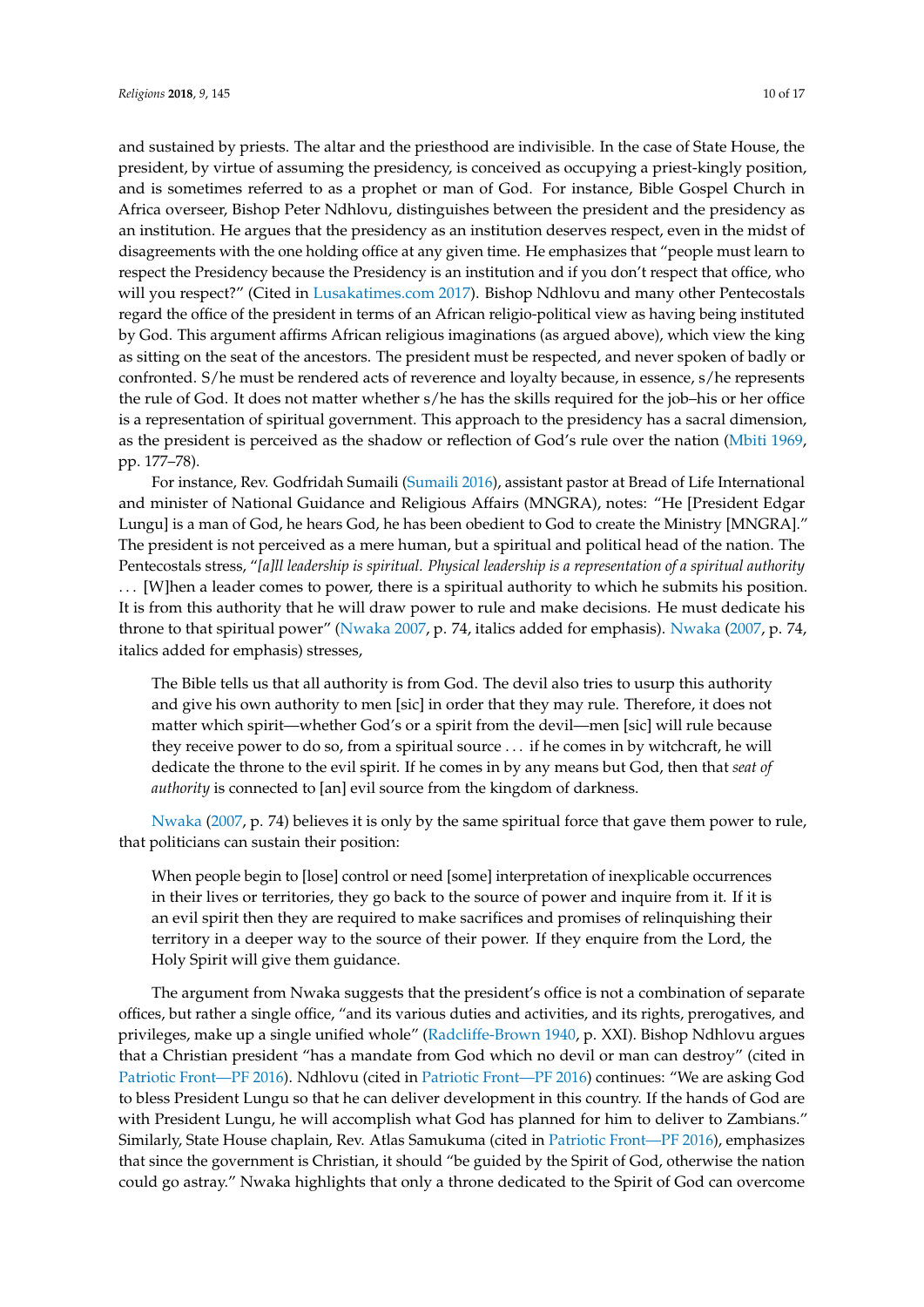demonic altars. He noted, "many leaders, especially in Africa, who did not dedicate their positions to the God of heaven, but to the kingdom of darkness, have plunged our nation into anarchy, confusion, lack of development and failure *because that is the ultimate agenda of Satan—to steal, kill and destroy (John 10:10a).* **The kingdom of darkness will do things on earth as it is in hell**" [\(Nwaka](#page-15-21) [2007,](#page-15-21) p. 75, italics and bold in the original). He further argues: "those who dedicate their throne to Satan, through any other power, rather than God, do so to the detriment of their societies. Africa is a vivid example" [\(Nwaka](#page-15-21) [2007,](#page-15-21) p. 75). The emphasis here is that African leadership is religious, and its source of power is mystical.

However, Pentecostal sacralization, priestization and monarchianization of the presidency means that the president holds divine powers to make declarations over the nation. This understanding means that beyond the sacralizing of the president, the whole realm of politics is sacralized and democracy is at a risk of failing. It is now in the power of the president to follow his own intuition, as a king who was elected to become president. The president is perceived much like traditional kings, who drew their authority from the spiritual realm. For instance, Apostle Bwinga (25 April 2016) stresses, "Whatever the president declares has implications in the spiritual realm either negatively or positively

. . . When the head of state declares something, he is dethroning, disarming principalities and powers." The president is depicted as a mediator or an intercessor, as one who wrestles against evil forces on behalf of the nation. The president has spiritual authority to determine the destiny of the nation, merely by the words coming from his mouth [\(Nwaka](#page-15-22) [2010\)](#page-15-22). In other words, the president as a unionization of the altar and the throne, in his being, shapes the economy of the nation [\(Nwaka](#page-15-22) [2010,](#page-15-22) p. 89). In a way, the president is "a divine symbol of the nation's health and welfare" [\(Mbiti](#page-15-9) [1969,](#page-15-9) p. 178).

The anointing service for presidents such as Dr. Frederick J. T. Chiluba, the second Republican President of Zambia, which was to be inspired by the anointing of King David in the Old Testament, function as tools to consolidate the process of monarchianization. Chiluba was no longer a democratically elected president but the chosen and anointed servant of the Lord. [Gifford](#page-14-11) [\(1998,](#page-14-11) p. 197) writes that Chiluba was charged to "[b]e strong and show yourself a man, keep the charge of the Lord your God, walk in his ways, keep his statutes, his commandments, his precepts, and his testimonies as it is written in the first and second testaments." Henceforth, his religious commitment would supersede political decisions [\(Phiri](#page-15-30) [2003,](#page-15-30) p. 406; [Cheyeka](#page-14-21) [2008b,](#page-14-21) p. 161). Scholars observe that some in Pentecostal circles believe since Chiluba was anointed, he should not be touched or questioned. They argue that whoever contradicted Chiluba risked bringing divine curses on themselves, for Chiluba was the anointed of God [\(Phiri](#page-15-30) [2003;](#page-15-30) [Cheyeka](#page-14-21) [2008b;](#page-14-21) [Komakoma](#page-15-31) [2008\)](#page-15-31). Chiluba positioned himself as prophetic-king. Some Pentecostals argued for Chiluba's ordination as pastor [\(Cheyeka](#page-14-22) [2008a,](#page-14-22) p. 115). With such beliefs, the consolidation of the priestization and monarchianization, Chiluba's political power was relocated within the realm of human capriciousness, in which abuse of the office could easily be justified.

The current president regards himself as a man of faith. President Edgar Chagwa Lungu (cited in [Zambian Eye](#page-16-12) [2016\)](#page-16-12) argues, "Zambians know the kind of leader that I am, and that I am a man of faith that walks with God." He has followed Chiluba's presidential trajectory and made declarations to confirm Zambia as a Christian nation. The implications of this ethical system are that the president can make a covenant on behalf of the nation. This is in keeping with the African religio-political ethical system, in which the covenant plays an important role in the formation of the ethnonational community. In the traditional African political system, all life is entrenched in covenantal imaginations.

However, some Pentecostals have not adopted the "theology of nation" perspective. Some participants during the fieldwork questioned the value of spiritualization of the institution of the presidency. They asked,

Where does God come in because it is the people who decided via a 'vote' and many times the voters are not voting with a free will but because they have been bribed, bought, threatened and promised heaven on earth, which promises are usually not fulfilled anyhow? God cannot be brought into this 'mess' that we create ourselves? (Mulembwe, 21 June 2017).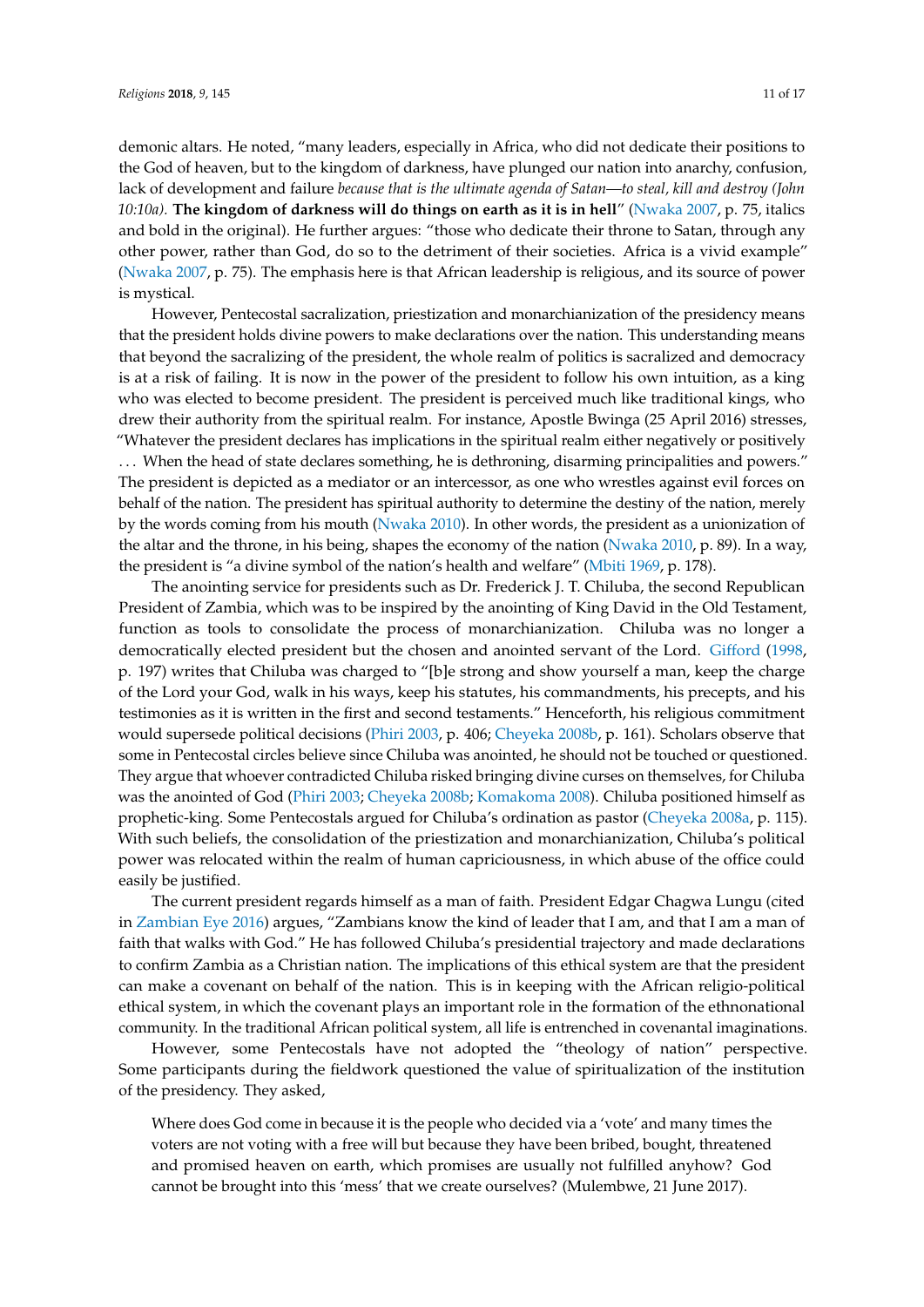For many of these Pentecostals, the act of election is merely aimed at meeting the righteous demands of modern democracy. In fact, the very process of holding elections has been coopted into Pentecostal theology, since God can use any means to fulfil his purpose in the world. This means elections only confirm the individual whom God has chosen. Unfortunately, as a respondent argued,

What some church leaders do is flower/sugarcoat the result of such an election with randomly selected quotes from the Bible to try to sanitize or launder the result and make it God given. In the meantime opponents are whipped, intimidated, refused decent free campaigns; violence is rampant, media clampdown, etc. How can a true Christian, with a free conscience, pure heart, celebrate such a win and call it God anointed? (Mulembwe, 21 June 2017).

This shows that there is a struggle within Pentecostalism between politically conservative and progressive movements. On the one hand, the conservative advance Pentecostal-sanctioned notions of theology of the nation through political activism. On the other hand, the progressive with ecumenical orientation are seeking transformation through engagement with political structures in accordance with the mission of God in the world.

## *5.4. Covenanting the Nation—"Declaration" of the Christian Nation*

One of the key features of Zambian Pentecostal ontological theology is covenantal spirituality. It is argued that any nation can claim to be Christian by virtue of having a large population of Christians. Conversely, Pentecostals argue that Zambia is a Christian nation not by demographic population but through the Declarations, which is in keeping with both the African religio-political worldview and Old Testament theology. In Pentecostal theology, the president is an embodiment of the power of the Spirit of God, and whatever he declares at the altar is established.

Declarations and decrees play a key role in the establishment of a covenant within Pentecostal theology. At the national level, the Pentecostal demand to establish the covenant is based on the belief that structures of evil are destroyed when believers raise an altar to Jesus Christ. Only an altar raised to Jesus can deal with national challenges. Thus, the covenant seeks to displace what Pentecostals perceive as wrong covenants upon which the nation and ethnonational communities are established. They argue that the ungodly covenants that were raised by the ancestors have brought nothing but national disgrace and misery. Nwaka contends, "In Africa, many of our fore-fathers made covenants with demons (sic) for prosperity, security, poverty, lack, sickness and other negative consequences." Some Pentecostals have taken for granted that African ancestors made agreements with demons. They reject the African religious past on account that it does not fit in with Western Christian categories. For them, President Chiluba made a covenant in the order of Abraham's covenant with God, in an attempt to redress the wrong covenants, realign the nation's original ontological union with God, and reestablish the primal harmony of life and the nation [\(Shenk](#page-16-13) [1983,](#page-16-13) p. 73). The significant aspect of the notion of a Christian nation lies in the concept of "Declaration" and the overall national priestly role of the president. Pentecostals believe in the power of the tongue and the power of the word, which are brought into effect through the power of the Declaration. They argue that God created all things through the power of the word. He spoke things into existence. Mushala (7 March 2016) maintains that God has given believers the same power to speak words of life. Mushala (7 March 2016) stresses,

He viewed himself as a messenger of God because in Pentecostal theology God can speak through him. Chiluba also saw himself as a tool God would use to kick out Satan out of Zambia ... Chiluba took the Pentecostal ideals of "word of faith" to declare spiritual blessings, he believed that once he makes a Declaration, God will bring blessings upon Zambia.

This argument is not merely biblical; it finds its impetus in the African religio-political ethical imagination. As the African ethicist [Bujo](#page-14-23) [\(2001,](#page-14-23) p. 46) argues, "one must recall the function of word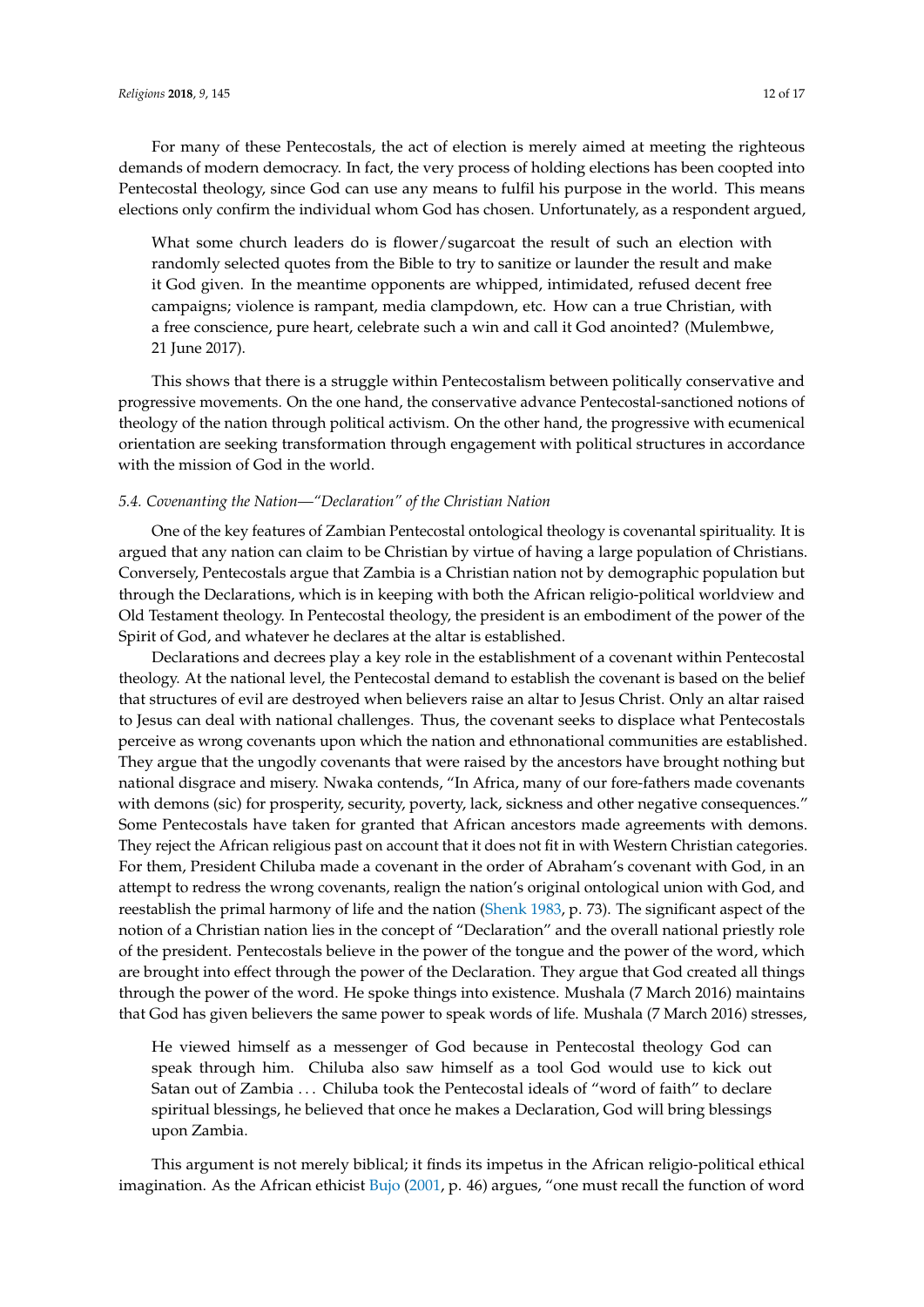in black Africa. The word possesses such tremendous power that it can either create or destroy the community. This means that the word signifies life or death—it is medicine or poison." The word is never perceived as neutral in the African religious worldview but is the locus of the power of life and death. Hence, in the traditional worldview, leaders were skilled in the art of handling words with prudence and discretion, because whatever they decreed was regarded as final, as a word from the ancestors on whose stool the leader sits. In keeping with this worldview, Mushala (7 March 2016) argues, "Chiluba ... looked at himself not as a mere president, but a godly prophet and king who could from the pillars of State House bring about spiritual changes in the nation."

The Declaration of Zambia as a Christian nation is a covenant that cannot be dissociated from the words of Chiluba, or dissolved easily, as that might indicate that the nation has failed to follow the path of God. In other words, as Proverbs 6: 2 states, "[the nation has] been trapped by the words of [Chiluba's] lips—ensnared by the words of [his] mouth." Chilanda (13 March 2017) argues,

Chiluba played the role of priest and king. As priest, he sought to surrender the nation to God by entering into covenant with God on behalf of the nation. By so doing he entered into [an] unconditional covenant with God. His personal failure therefore could not affect the covenant. His main role was to surrender the nation to God. This was achieved by declaring Zambia a Christian Nation. However, as king he sought to rule the country according to the values reflected in the word of God.

In other words, his failure—given his shortcoming as a president (king)—did not invalidate the covenant. But others argue that Chiluba's Declaration of Zambia as Christian nation was based on Josiah's model, in which Josiah made a promise to be a different kind of king in Judah (2 Kings 23: 1–3). In this case, it was the responsibility of the king to keep the covenant and his failure would have resulted in the nullification of the promise. For example, Kachilambe (2 March 2017) argues,

The Declaration was a personal promise to God and an ideal introduced to the national population . . . In the wording of the Declaration, President Chiluba pledged to honor the Living God and to lead a government based on biblical principles.

However, Kachilambe (2 March 2017) attributes Chiluba's failure to overcome his vices to many factors that he believes are still at work in Zambian politics:

- i. He was not psychologically and spiritually prepared for that high office with its privileges and pitfalls.
- ii. He was neither tutored nor groomed for leadership at that level; and to date presidential entrants have no such schooling or mentoring.
- iii. He lacked the requisite Christian support group. There were believers around him, but they exploited him rather than reinforcing him spiritually.
- iv. Being a young believer at the time of taking power, he did not disconnect himself from old associations that in the end ensnared him by stoking the fires of appetites he had turned away from on committing to Christ.

Then Kachilambe (2 March 2017) asks, "Did his moral failures nullify the Declaration?" He replied to himself categorically: "No, but they certainly crippled and diluted its essence." However, he considers that the intentions of God for the nation cannot be invalidated by the actions of an individual. In other words, the Holy Spirit used Chiluba to declare Zambia a Christian nation.

## **6. Concluding Analysis—Pentecostal Ontocratic Political Theology**

The strong public presence of Pentecostalism in Zambia, with its ontocratic tendencies as mystical values that are attached to the presidential office, raises salient challenges for the promotion of democracy and democratization. The Zambian Pentecostal approach to politics makes the president very powerful, as his being and office are spiritualized through entwining the political with spiritual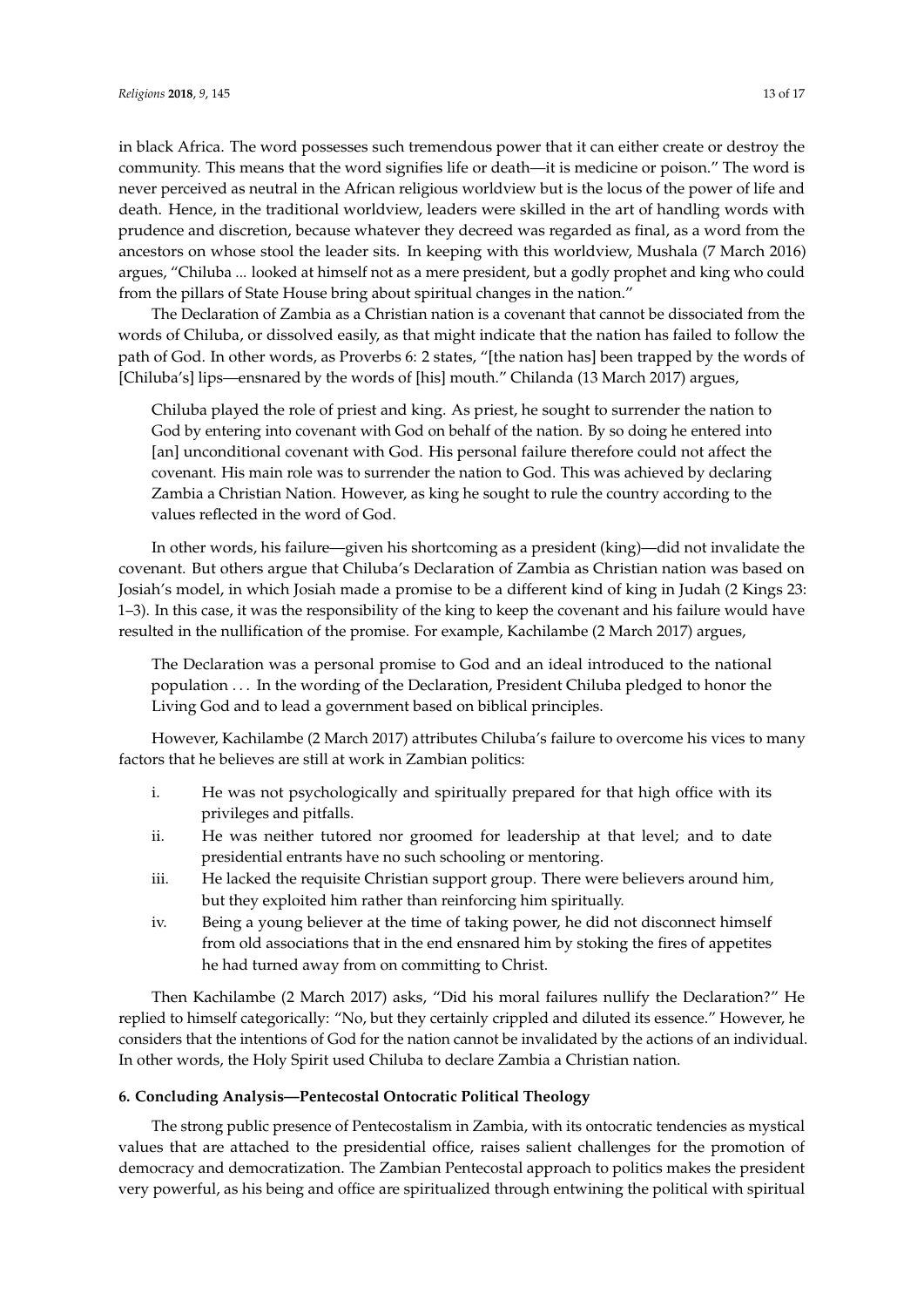powers. In this way, the Pentecostal adaptation of the Africa religio-political ethical system has made the Zambian democracy and democratization process vulnerable to authoritarian annexation, as it allows political leaders to claim their credentials and legitimacy from mystical spheres rather than from the people who vote for them.

The process of making politicians spiritual brothers and sisters has resulted in politicians' perceiving themselves as spiritual leaders who are beyond criticism and who could demand an authoritarian or a monarchical form of respect afforded to traditional leaders. One of the challenges of Pentecostal ontocracies is that they tend to demonize dissenting voices, especially those of opposition political parties. [Bediako](#page-14-24) [\(2005,](#page-14-24) p. 136) argues that "the struggle for African democracy is also at least about the struggle for the legitimacy of dissent in African politics." The theology of demonization of political dissent promotes the elimination of dissenting voices in politics—in essence, the prophetic tool that sharpens modern democratic systems. Those who resist the policies of the reign of government are perceived as enemies who must be silence or eliminated.

While in African religio-political systems of thought the fear of ancestors constrained the use of religio-political power, the Pentecostal notion of the Holy Spirit is not formulated with checks and balances which could bring a level of constraint to the use of political powers. The Pentecostals in Zambia have reinterpreted the ancestors in the frame of the Holy Spirit. This has resulted in what could be described as ancestro-pneumatology—a pneumatology that, at least at the political level, functions in much the same way as ancestors did in the traditional system. The Holy Spirit is conceived of as the source of political (God's) power, which embodies the political leader in order to rule the nation. It is evident that the thought of fortification, struggle against evil forces and demons, is prominent in ancestro-pneumatology.

To overcome ontocracies, there is a need for desacralisation of politics without de-spiritualization, as [Bediako](#page-14-2) [\(1993,](#page-14-2) [1995\)](#page-14-3) insistently argues. He is not proposing a normative desacralisation theory in which religious imaginations are removed from or reduced in their influence in political realms. Rather, he advocates a process of reconfiguration of powers in which various powers that have direct effect on human communities, including supernatural powers, are relocated within the realm that promotes full accountability to humanity. Thus, Bediako's desacralisation affirms the continuation of the African world as a spiritually animated reality but functioning with configured powers in which all the various forms of human leadership have a more direct accountability to the people they affect. For Bediako, desacralisation is based on the incarnation of Jesus, which reflects a decisive encounter between God and creation in which radical accountability resulted in justice and equality for all involved parties. Therefore, desacralisation of the political realm is critical for subverting dictatorial and absolutist claims that seem to be inherent in contemporary African politics and religious institutions [\(Bediako](#page-14-3) [1995,](#page-14-3) p. 2004).

**Acknowledgments:** The research grant was given by John Templeton Foundation, through the Nagel Institute for the Study of World Christianity under the theme "Christianity and Social Change in Contemporary Africa," Grant ID: 2016-TH210.

**Conflicts of Interest:** The authors declare no conflict of interest.

#### **References and Notes**

#### **Primary (Interviews)**

Apostle Alunda, interview with the author, Lusaka, 6 April 2016. Apostle Bwinga, interview with the author, Ndola, 9 April 2016. Dr. Lilanda, interview with the author, Lusaka, 30 May 2016. Rev. Kachilambe, personal communication with the author, 2 March 2017. Rev. Mulimba, interview with the author, Ndola, 9 June 2016. Rev. Mushala, personal communication with the author, 3 July 2016. Rev. Mulembwe, personal communication with the author, 21 June 2017.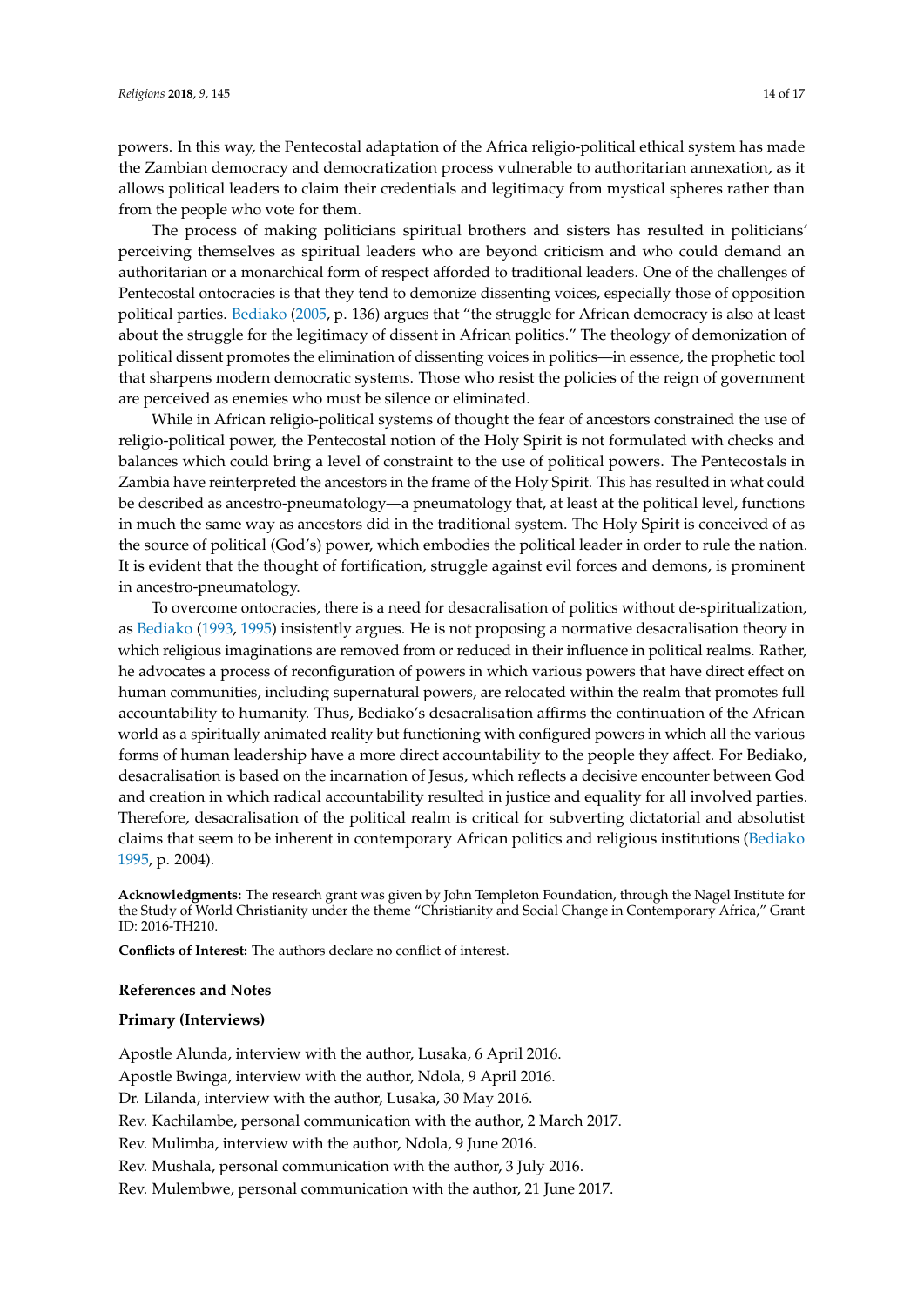Rev. Dr. Chilanda, personal communication with the author, 13 March 2017.

#### **Secondary**

- <span id="page-14-1"></span>Anderson, Benedict. 2006/1983. *Imagined Communities: Reflections on the Origin and Spread of Nationalism*, rev. ed. London: Verso.
- <span id="page-14-17"></span>Asamoah-Gyadu, Kwabena J. 2005. *African Charismatics: Current Developments within Independent Indigenous Pentecostalism in Ghana*. Leiden: Brill.
- <span id="page-14-20"></span>Aurobindo, Sri. 1997. *The Human Cycle: The Ideal of Human Unity, War and Self-Determination*. The Complete Works of Sri Aurobindo; Pondicherry: Sri Aurobindo Ashram Press, vol. 25.
- <span id="page-14-2"></span>Bediako, Kwame. 1993. Unmasking the Powers: Christianity, Authority and Desacralization in Modern African Politics. In *Christianity and Democracy in Global Context*. Edited by John Witte, Jr. Boulder: Westview Press, pp. 207–29.
- <span id="page-14-3"></span>Bediako, Kwame. 1995. *Christianity in Africa: The Renewal of a Non-Western Religion*. Edinburgh: Edinburgh UP.
- <span id="page-14-4"></span>Bediako, Kwame. 2004. *Jesus and the Gospel in Africa: History and Experience*. Maryknoll: Orbis Books.
- <span id="page-14-24"></span>Bediako, Kwame. 2005. Christian Witness in the Public Sphere: Some Lessons and Residual Challenges from the Recent Political History of Ghana. In *The Changing Faces of Christianity: Africa, the West and the World*. Edited by Lamin Sanneh and Joel A. Carpenter. Oxford: Oxford UP, pp. 117–33.
- <span id="page-14-23"></span>Bujo, Bénézet. 2001. *Foundations of an African Ethic: Beyond the Universal Claims of Western Morality*. Translated by Brian McNeil. New York: Crossroad Publishing.
- <span id="page-14-19"></span>Bunda, Alexander. 2006. *Effective Strategic Warfare: Prayer to Subdue the Enemy*. New York: Xulon Press.
- <span id="page-14-22"></span>Cheyeka, Austin. 2008a. *Church, State and Political Ethics in a Post-colonial State: The Case of Zambia*. Zomba: Kachere Series.
- <span id="page-14-21"></span>Cheyeka, Austin. 2008b. Towards a History of the Charismatic Churches in Post-colonial Zambia. In *One Zambia, Many Histories: Towards a History of Post-colonial Zambia*. Edited by Jan-Bart Gewald, Marja Hinfelaar and Giacomo Macola. Leiden and Boston: Brill, pp. 144–63.
- <span id="page-14-18"></span>Clark, Clifton R. 2011. *African Christology: Jesus in Post-missionary African Christology*. Eugene: Pickwick.
- <span id="page-14-16"></span>Dickson, Kwesi, ed. 1965. *Akan Religion and the Christian Faith: A Comparative Study of the Impact of Two Religions*. Accra: Ghana UP.
- <span id="page-14-15"></span>Dickson, Kwesi A. 1975. Continuity and Discontinuity between the Old Testament and African Life and Thought. In *African Theology En Route: Papers from the Pan-African Conference of the Third World Theologians, December 17–23, 1977, Accra, Ghana*. Edited by Kofi Appiah-Kubi and Sergio Torres. Maryknoll: Orbis Books, pp. 95–108.
- <span id="page-14-6"></span>Faix, Tobias. 2007. The Empirical-Theological Praxis (ETP) cycle as a methodological basis for missiology. *Missionalia* 35: 113–29.
- <span id="page-14-8"></span>Fortes, Meyer, and Edward Evan Evans-Pritchard. 1940. Introduction. In *African Political Systems*. Edited by Meyer Fortes and Edward Evan Evans-Pritchard. London: Oxford UP, pp. 1–23.
- <span id="page-14-10"></span>Fowler, John M. 2009. The Adventist World-View: A Ground to Stand, a Life to Live. Paper presented at the 40th International Faith & Learning Conference, Asia-Pacific International University, Muak Lek, Thailand, July. Available online: [http://christintheclassroom.org/vol\\_40/40cc\\_561-569.pdf](http://christintheclassroom.org/vol_40/40cc_561-569.pdf) (accessed on 8 February 2018).
- <span id="page-14-5"></span>Gallaher, Carolyn, Carl T. Dahlman, Mary Gilmartin, Alison Mountz, and Peter Shirlow, eds. 2009. *Key Concepts in Political Geography*. London: Sage Publications Ltd.
- <span id="page-14-7"></span>Geurts, Kathryn L. 2002. *Culture and the Senses: Bodily Ways of Knowing in an African Community*. Berkeley: University of California Press.
- <span id="page-14-11"></span>Gifford, Paul. 1998. *African Christianity: Its Public Role*. London: C. Hurst.
- <span id="page-14-12"></span>Gifford, Paul. 2004. *Ghana's New Christianity: Pentecostalism in a Globalising African Economy*. London: Hurst and Co.
- <span id="page-14-13"></span>Gifford, Paul. 2009. *African Christianities and Public Life: A View from Kenya*. London: Hurst and Co.
- <span id="page-14-9"></span>Gluckman, Max. 1940. The Kingdom of the Zulu of South Africa. In *African Political Systems*. Edited by Meyer Fortes and Edward Evan Evans-Pritchard. London: Oxford UP, pp. 25–55.
- <span id="page-14-14"></span><span id="page-14-0"></span>Gordon, David M. 2012. *Invisible Agents: Spirits in a Central African History*. Athens: Ohio UP.
- Hutchinson, John. 2001. Nations and Culture. In *Understanding Nationalism*. Edited by Montserrat Guibernau and J. Hutchinson. Cambridge: Polity, pp. 74–96.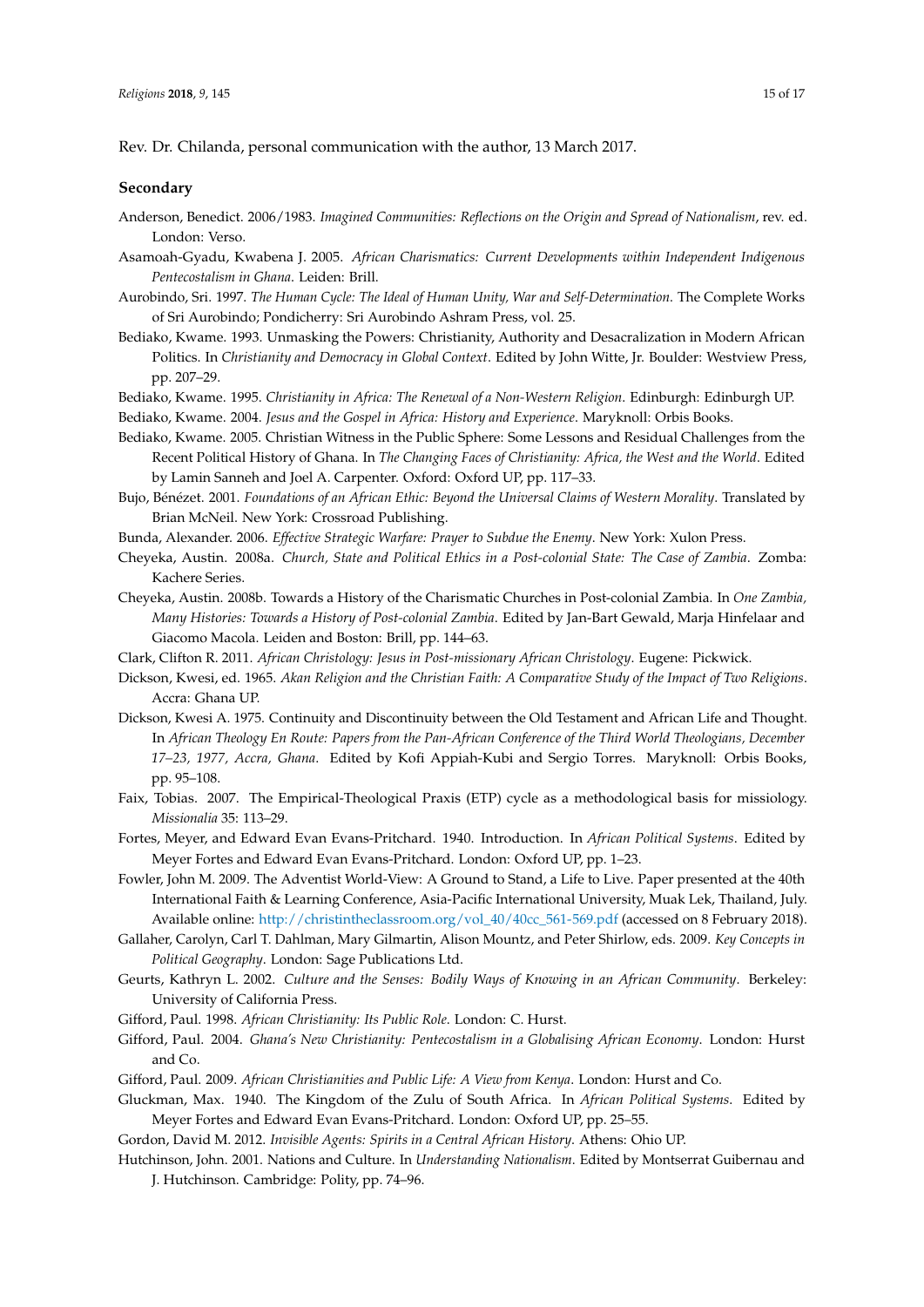- <span id="page-15-4"></span>Jongeneel, Jan A. B. 1995. *Science, and Theology of Mission in the 19th and 20th Centuries: A Missiological Encyclopaedia: The philosophy and Science of Mission*. Zurich: Peter Lang.
- <span id="page-15-24"></span>Kachikoti, Charles. 2015a. Africa: Living without Boundary Walls... the Case for Cyber Security and National Sovereignty. Available online: <http://allafrica.com/stories/201511060690.html> (accessed on 4 August 2017).
- <span id="page-15-25"></span>Kachikoti, Charles. 2015b. Let's Face It: The Meaning of KK's Spiritual 'Release'. *Times of Zambia*, Friday, May 29.

<span id="page-15-23"></span>Kachikoti, Charles. 2015c. Let's Face It: Uproot Altars of Zambian History. *Times of Zambia*, Friday, May 26.

<span id="page-15-19"></span><span id="page-15-0"></span>Kalu, Ogbu. 2008. *African Pentecostalism: An Introduction*. Oxford: Oxford UP.

- Kaufman, Stuart J. 2011. Book review: Ethno-Symbolism and Nationalism: A Cultural Approach, by Anthony D. Smith. (New York: Routledge, 2009), 184. *Comparative Politics* 9: 208–9. [\[CrossRef\]](http://dx.doi.org/10.1016/j.yebeh.2011.08.006)
- <span id="page-15-2"></span>Kaunda, Chammah Judex. 2017a. 'From Fools for Christ to Fools for Politicians': A Critique of Zambian Pentecostal Theopolitical Imagination. *International Bulletin of Mission Research* 41: 296–311. [\[CrossRef\]](http://dx.doi.org/10.1177/2396939317730694)
- <span id="page-15-26"></span>Kaunda, Chammah Judex. 2017b. A Nation 'sold to the enemy': Zambian Pentecostalism and Kaunda' humanism. *Theologia Viatorum* 41: 49–80.
- <span id="page-15-18"></span>Kibicho, Samuel G. 1978. The Continuity of the African Conception of God into and through Christianity: A Kikuyu Case-study. In *Christianity in Independent Africa Edited by Africa*. Edited by Edward Fashole-Luke, Richard Gray, Godwin Tasie and Adrian Hastings. London: Rex Collings, pp. 370–88.
- <span id="page-15-31"></span>Komakoma, Joe. 2008. *The Best of Fr. Joe Komakoma's Ruminations [Texte Imprimé]: Published in 'The Post' from 1999–2004*. Edited by M. Hinfelaar. Ndola: IDREF.
- <span id="page-15-16"></span>Kraft, Charles H. 2005. *Christianity in Culture: A Study in Biblical Theologizing in Cross-Cultural Perspective*. New York: Orbis Books.
- <span id="page-15-3"></span>Van Leeuwen, Arend Theodoor. 1964. *Christianity in World History: The Meeting of the Faiths of East and West*. New York: Charles Scribner.
- <span id="page-15-1"></span>Llywelyn, Dorian. 2010. *Toward a Catholic Theology of Nationality*. Lanham: Rowman and Littlefield.
- <span id="page-15-28"></span>Lusakatimes.com. 2017. Every Zambian must Respect the Presidency, Regardless of Who Is in the Office—BIGOCA, April 25. Available online: [https://www.lusakatimes.com/2017/04/25/every-zambian-must-respect](https://www.lusakatimes.com/2017/04/25/every-zambian-must-respect-presidency-regardless-office-bigoca/)[presidency-regardless-office-bigoca/](https://www.lusakatimes.com/2017/04/25/every-zambian-must-respect-presidency-regardless-office-bigoca/) (accessed on 7 August 2017).
- <span id="page-15-11"></span>Magesa, Laurent. 1997. *African Religion: The Moral Traditions of Abundant Life*. New York: Orbis, p. 296.
- <span id="page-15-10"></span>Mathuray, Mark. 2009. *On the Sacred in African Literature: Old Gods and New Worlds*. London: Palgrave Macmillan.
- <span id="page-15-12"></span>Maxwell, David. 1999. *Christians and Chiefs in Zimbabwe: A Social History of the Hwesa People, c. 1870s–1990s*. Edinburgh: Edinburgh UP.
- <span id="page-15-13"></span>Maxwell, David. 2002. Introduction to Christianity and the African Imagination. In *Christianity and the African Imagination: Essays in Honour of Adrian Hastings*. Edited by David Maxwell and Ingrid Lawrie. Leiden: Brill, pp. 1–24.
- <span id="page-15-14"></span>Maxwell, David. 2006. *African Gifts of the Spirit: Pentecostalism and the Rise of a Zimbabwean Transnational Religious Movement*. Oxford: James Currey.

<span id="page-15-9"></span>Mbiti, John S. 1969. *African Religions Philosophy*. Norfolk: Biddles Ltd.

<span id="page-15-27"></span>Mbiti, John S. 1975. *Introduction to African Religions*. Oxford: Heinemann.

<span id="page-15-17"></span>Mbiti, John S. 1993. Peace and Reconciliation in African Religion and Christianity. *Dialogue and Alliance* 7: 17–32.

- <span id="page-15-6"></span>Meebelo, Henry S. 1971. *Reaction to Colonialism: A Prelude to the Politics of Independence in Northern Zambia 1893–1939*. Manchester: University of Manchester Press.
- <span id="page-15-21"></span><span id="page-15-15"></span>Meyer, Birgit. 1999. *Translating the Devil: Religion and Modernity among the Ewe in Ghana*. Edinburgh: Edinburgh UP. Nwaka, Bernard J. 2007. *Invading the Babylonian System*. Lusaka: Campus Voice.
- <span id="page-15-22"></span>Nwaka, Bernard J. 2010. *Troops Will Be Willing in the Day of Your Power: The Mystery of the Priesthood and the Altar*. Lusaka: Campus Voice.
- <span id="page-15-7"></span>Oberg, K. 1940. The Kingdom of Ankole in Uganda. In *African Political Systems*. Edited by Meyer Fortes and Edward Evan Evans-Pritchard. London: Oxford UP, pp. 121–62.
- <span id="page-15-20"></span><span id="page-15-8"></span>Oduyoye, Mercy A. 1993. *Hearing and Knowing: Theological Reflection on Theology in Africa*. Maryknoll: Orbis Books. Olupona, Jacob. 2014. *African Religions: A very Short Introduction*. Oxford: Oxford UP.
- <span id="page-15-29"></span><span id="page-15-5"></span>Osmer, Richard R. 2008. *Practical Theology: An Introduction*. Grand Rapids: Eerdmans.
- Patriotic Front—PF. 2016. A Leader's Mandate is from God—President Edgar Lungu. Available online: [https:](https://ar-ar.facebook.com/patrioticfrontzambia/posts/1729242217310584) [//ar-ar.facebook.com/patrioticfrontzambia/posts/1729242217310584](https://ar-ar.facebook.com/patrioticfrontzambia/posts/1729242217310584) (accessed on 7 August 2017).
- <span id="page-15-30"></span>Phiri, Isabel A. 2003. President Frederick J.T. Chiluba of Zambia: The Christian Nation and Democracy. *Journal of Religion in Africa* 33: 401–28. [\[CrossRef\]](http://dx.doi.org/10.1163/157006603322665332)